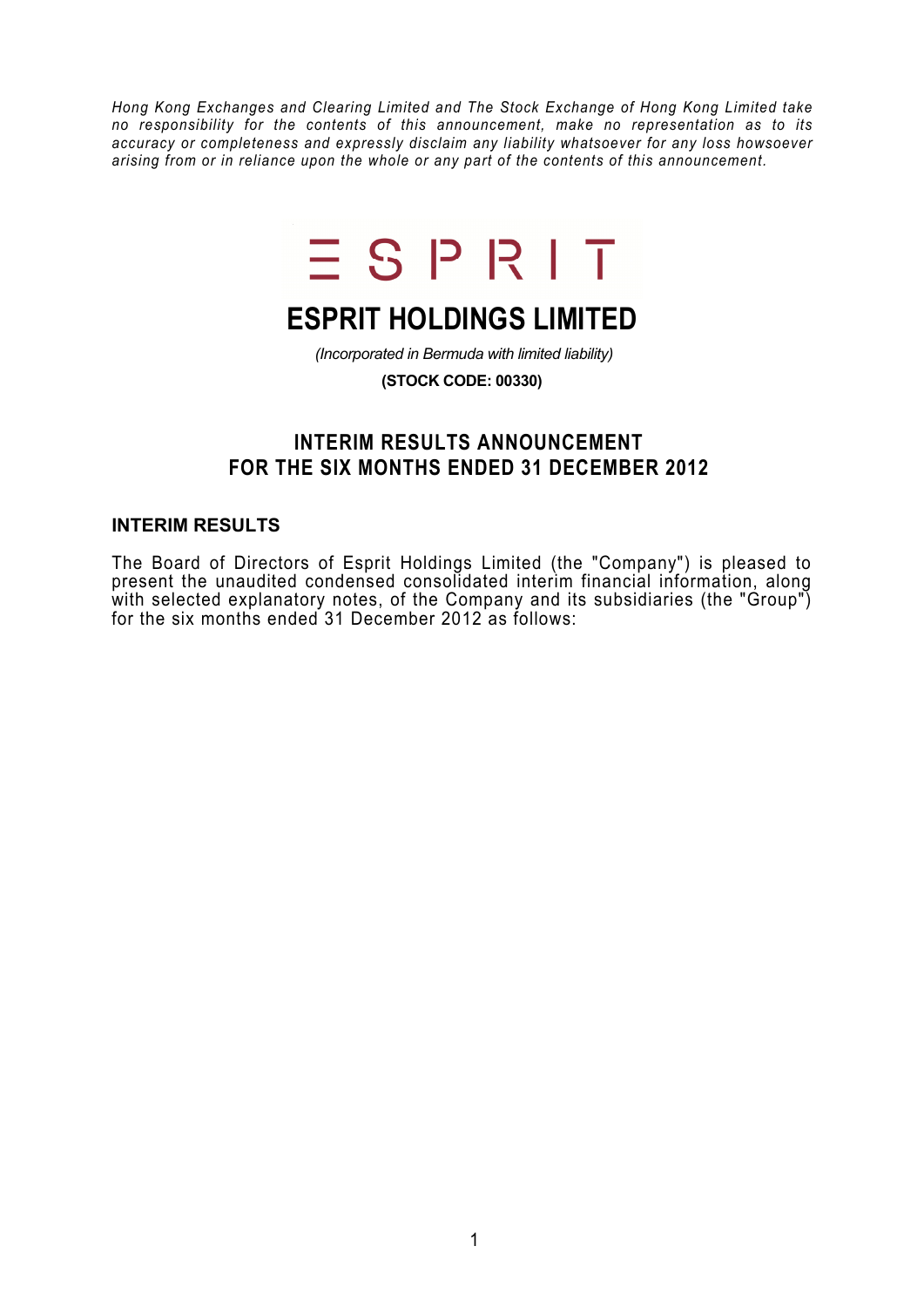## **Condensed consolidated income statement**

|                                                                                                                                                                        |                     | Unaudited for the 6 months<br>2012                       | ended 31 December<br>2011                              |  |
|------------------------------------------------------------------------------------------------------------------------------------------------------------------------|---------------------|----------------------------------------------------------|--------------------------------------------------------|--|
|                                                                                                                                                                        | <b>Notes</b>        | HK\$ million                                             | HK\$ million                                           |  |
| <b>Turnover</b><br>Cost of goods sold                                                                                                                                  | $\overline{2}$      | 13,554<br>(6, 644)                                       | 16,699<br>(8, 208)                                     |  |
| <b>Gross profit</b><br>Staff costs<br>Occupancy costs<br>Logistics expenses<br>Marketing and advertising expenses<br>Depreciation<br>Impairment of property, plant and |                     | 6,910<br>(2, 123)<br>(1, 865)<br>(749)<br>(602)<br>(434) | 8,491<br>(2,499)<br>(2, 151)<br>(754)<br>764)<br>(342) |  |
| equipment<br>(Additional)/write-back of provision for<br>store closure<br>Other operating costs                                                                        |                     | (122)<br>(21)<br>(1, 259)                                | (5)<br>79<br>(1, 268)                                  |  |
| <b>Operating (loss)/profit</b><br>Interest income<br>Finance costs                                                                                                     | 3<br>$\overline{4}$ | (265)<br>15<br>(17)                                      | 787<br>16<br>(21)                                      |  |
| (Loss)/profit before taxation<br>Taxation                                                                                                                              | 5                   | (267)<br>(198)                                           | 782<br>(227)                                           |  |
| (Loss)/profit attributable to<br>shareholders of the Company                                                                                                           |                     | (465)                                                    | 555                                                    |  |
| (Loss)/earnings per share<br>- Basic and diluted                                                                                                                       | $\overline{7}$      | HK\$(0.30)                                               | (Adjusted)<br>HK\$0.38                                 |  |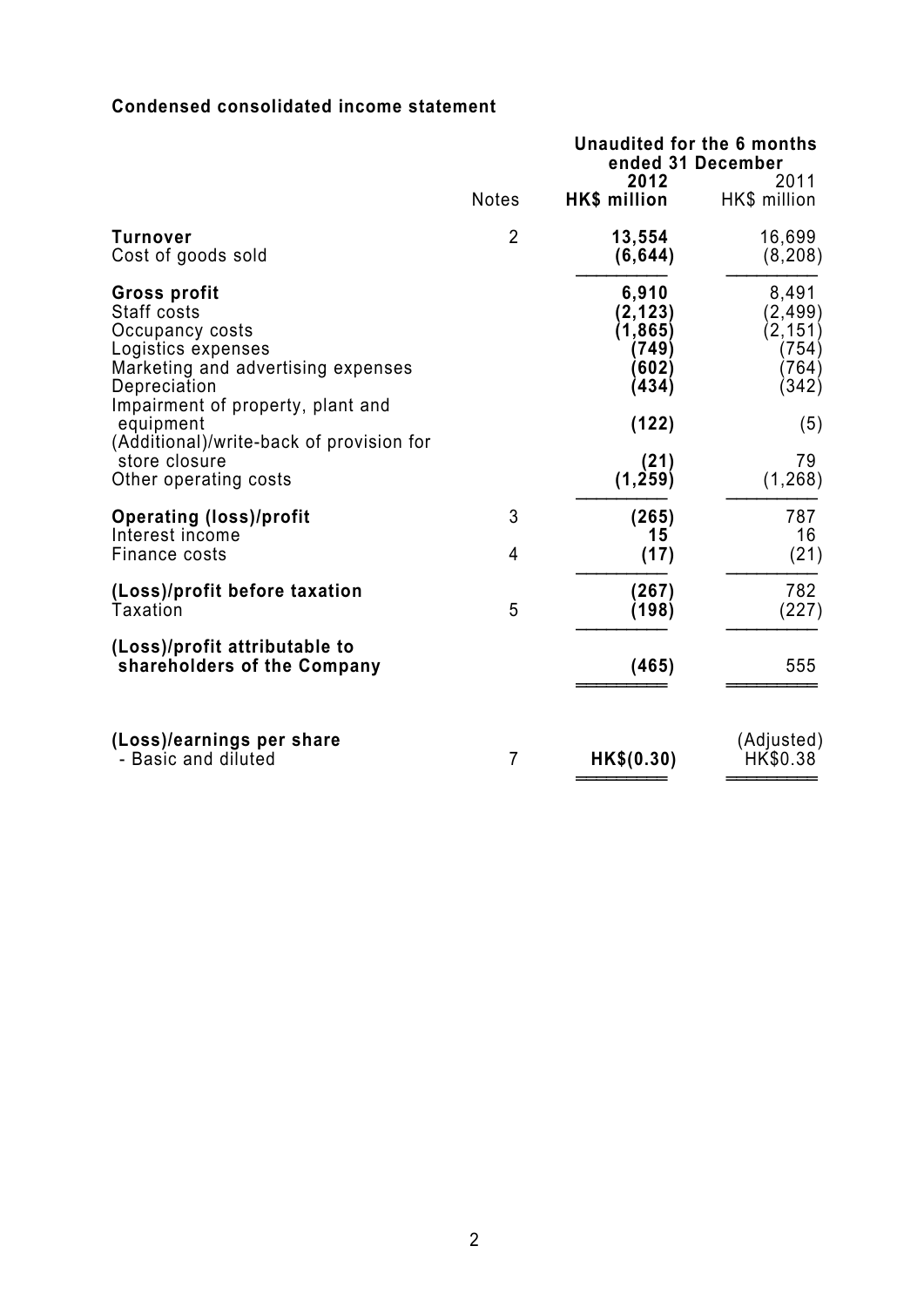## **Condensed consolidated statement of comprehensive income**

|                                                                                                          | Unaudited for the 6 months<br>ended 31 December |                      |
|----------------------------------------------------------------------------------------------------------|-------------------------------------------------|----------------------|
|                                                                                                          | 2012<br>HK\$ million                            | 2011<br>HK\$ million |
| (Loss)/profit attributable to<br>shareholders of the Company                                             | (465)                                           | 555                  |
| Other comprehensive income                                                                               |                                                 |                      |
| Items that may be reclassified<br>subsequently to profit or loss:<br>Fair value (loss)/gain on cash flow |                                                 |                      |
| hedge<br>Exchange translation                                                                            | (229)<br>629                                    | 343<br>(954)         |
|                                                                                                          | 400                                             | (611)                |
| Total comprehensive loss for the<br>period attributable to shareholders of                               |                                                 |                      |
| the Company                                                                                              | (65)                                            | (56)                 |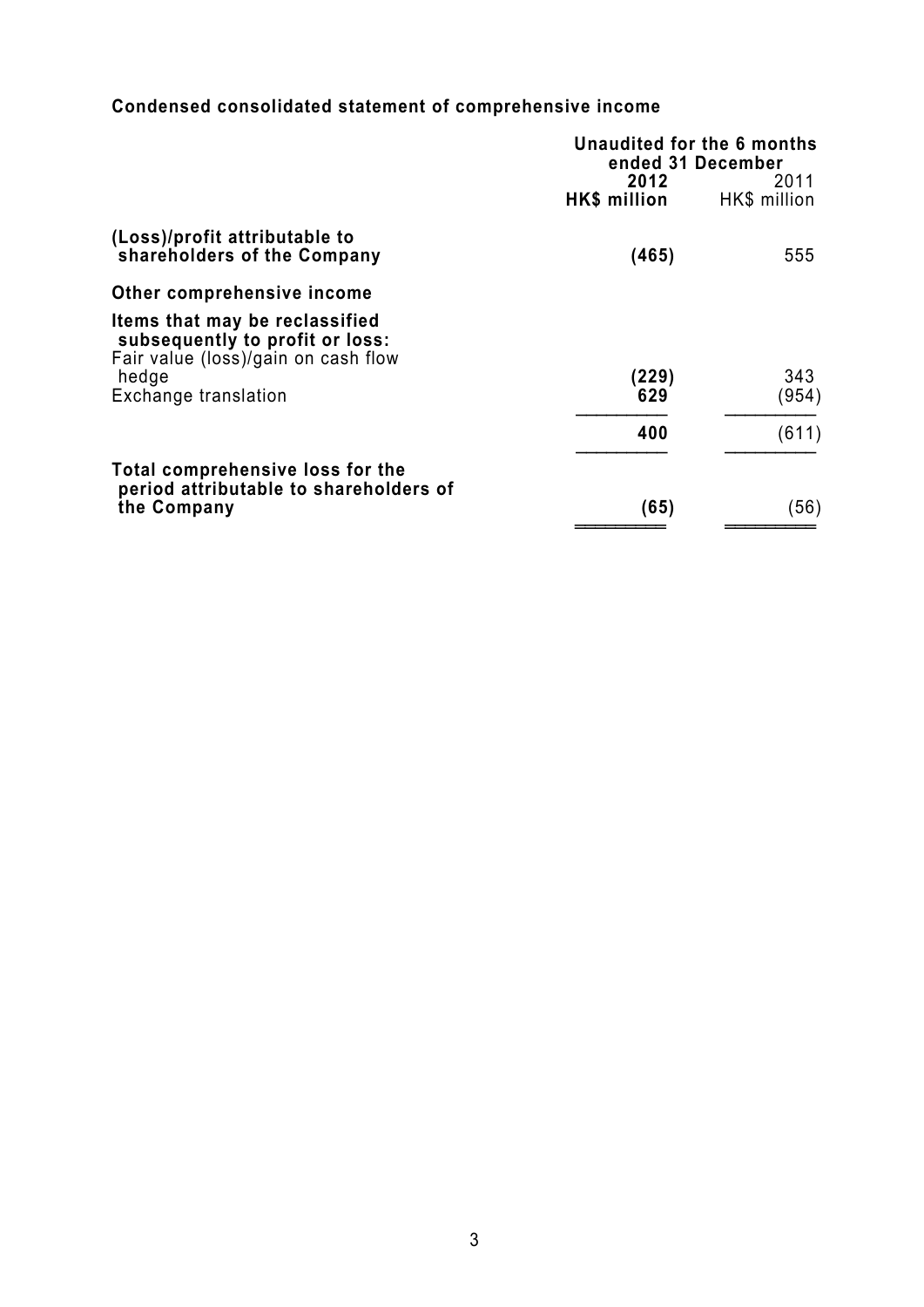## **Condensed consolidated statement of financial position**

|                                                                                                                                 |                | <b>Unaudited</b><br>31 December<br>2012 | Audited<br>30 June<br>2012     |
|---------------------------------------------------------------------------------------------------------------------------------|----------------|-----------------------------------------|--------------------------------|
|                                                                                                                                 | Notes          | HK\$ million HK\$ million               |                                |
| <b>Non-current assets</b><br>Intangible assets<br>Property, plant and equipment<br>Investment properties                        | 8              | 7,712<br>4,643<br>13                    | 7,613<br>4,489<br>13           |
| Other investments<br>Debtors, deposits and prepayments<br>Deferred tax assets                                                   |                | $\overline{7}$<br>414<br>516            | $\overline{7}$<br>402<br>549   |
|                                                                                                                                 |                | 13,305                                  | 13,073                         |
| <b>Current assets</b><br>Inventories<br>Debtors, deposits and prepayments<br>Tax receivable<br>Cash, bank balances and deposits | 9<br>10        | 3,965<br>3,978<br>221<br>6,783          | 3,593<br>3,455<br>388<br>3,171 |
|                                                                                                                                 |                | 14,947                                  | 10,607                         |
| <b>Current liabilities</b><br>Creditors and accrued charges<br>Provision for store closure<br>Taxation<br><b>Bank loans</b>     | 11<br>12<br>13 | 4,271<br>278<br>793<br>769              | 4,263<br>446<br>908<br>642     |
|                                                                                                                                 |                | 6,111                                   | 6,259                          |
| <b>Net current assets</b>                                                                                                       |                | 8,836                                   | 4,348                          |
| <b>Total assets less current liabilities</b>                                                                                    |                | 22,141                                  | 17,421                         |
| <b>Equity</b><br>Share capital<br>Reserves                                                                                      | 14             | 194<br>20,104                           | 129<br>15,477                  |
| <b>Total equity</b>                                                                                                             |                | 20,298                                  | 15,606                         |
| <b>Non-current liabilities</b><br><b>Bank loans</b><br>Deferred tax liabilities                                                 | 13             | 1,040<br>803                            | 1,040<br>775                   |
|                                                                                                                                 |                | 1,843                                   | 1,815                          |
|                                                                                                                                 |                | 22,141                                  | 17,421                         |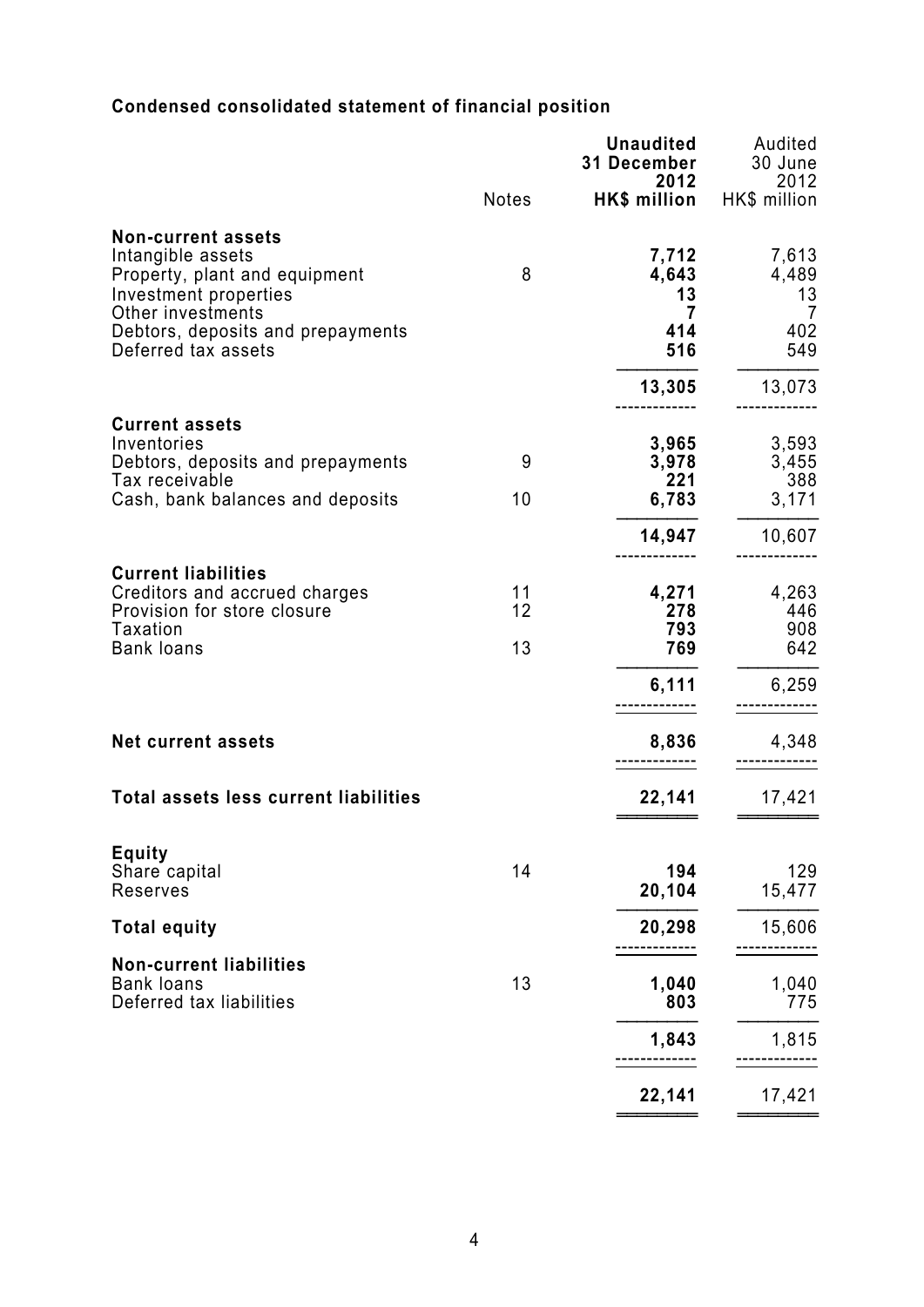### **Notes to the condensed consolidated interim financial information**

#### **1. Basis of preparation**

This unaudited condensed consolidated interim financial information ("interim financial information") on pages 2 to 17 for the six months ended 31 December 2012 has been prepared in accordance with the International Accounting Standard ("IAS") 34 "Interim Financial Reporting" issued by the International Accounting Standards Board and Appendix 16 of the Rules Governing the Listing of Securities on The Stock Exchange of Hong Kong Limited (the "Listing Rules").

This interim financial information should be read in conjunction with the annual financial statements for the year ended 30 June 2012. The accounting policies and methods of computation used in the preparation of this interim financial information are consistent with those used in the annual financial statements for the vear ended 30 June 2012.

In the current period, the Group has adopted the following IASs which do not have any significant impact on the Group's consolidated financial statements.

IAS 1 (Amendment) Presentation of Financial Statements – Amendments to Revise the Way Other Comprehensive Income is Presented IAS12 (Amendment) Deferred Tax: Recovery of Underlying Assets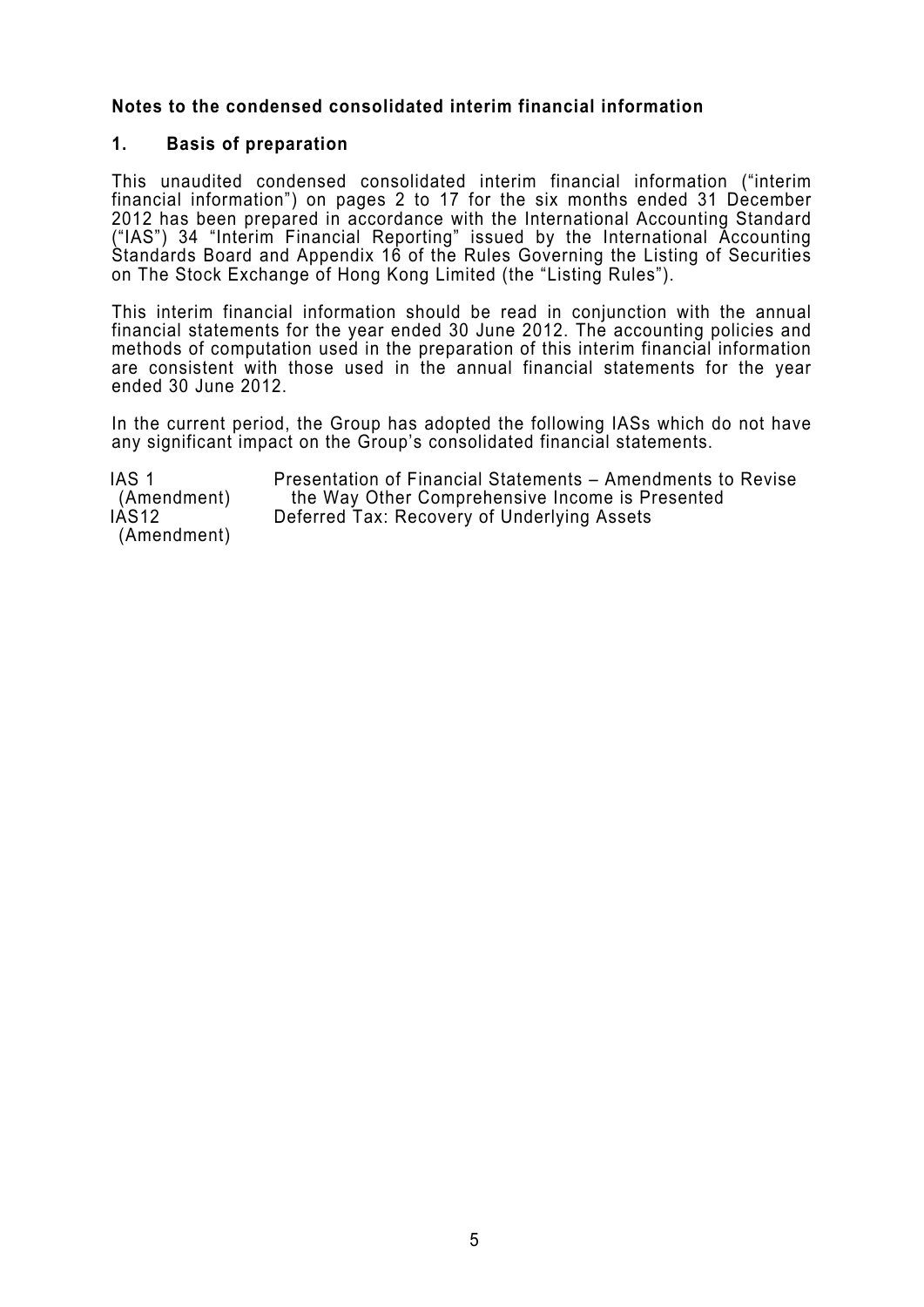## **1. Basis of preparation (continued)**

The Group has not early adopted the following IASs, International Financial Reporting Standards ("IFRS") and International Financial Reporting Interpretations Committee ("IFRIC") interpretation that have been issued but are not yet effective.

|                                                        |                                                                                                                                 | Effective for<br>accounting<br>periods<br>beginning on<br>or after |
|--------------------------------------------------------|---------------------------------------------------------------------------------------------------------------------------------|--------------------------------------------------------------------|
|                                                        |                                                                                                                                 |                                                                    |
| IAS 19 (Revised)                                       | Employee Benefits - Amended Standard<br>Resulting from the Post-Employment<br><b>Benefits and Termination Benefits Projects</b> | 1 January 2013                                                     |
| IAS 27 (Revised)                                       | <b>Consolidated and Separate Financial</b><br>Statements - Reissued as IAS 27 Separate<br><b>Financial Statements</b>           | 1 January 2013                                                     |
| IAS 28 (Revised)                                       | Investments in Associates - Reissued as IAS<br>28 Investments in Associates and Joint<br>Ventures                               | 1 January 2013                                                     |
| <b>IAS 32</b><br>(Amendment)                           | <b>Offsetting Financial Assets and Financial</b><br>Liabilities                                                                 | 1 January 2014                                                     |
| IFRS 1<br>(Amendment)                                  | <b>Government Loans</b>                                                                                                         | 1 January 2013                                                     |
| <b>IFRS 7</b><br>(Amendment)                           | Disclosures - Offsetting Financial Assets and<br><b>Financial Liabilities</b>                                                   | 1 January 2013                                                     |
| IFRS 9 and 7<br>(Amendments)                           | Mandatory Effective Date of IFRS 9 and<br><b>Transition Disclosures</b>                                                         | 1 January 2015                                                     |
| IFRS 9                                                 | <b>Financial Instruments</b>                                                                                                    | 1 January 2015                                                     |
| IFRS 10                                                | <b>Consolidated Financial Statements</b>                                                                                        | 1 January 2013                                                     |
| <b>IFRS 11</b>                                         | Joint Arrangements                                                                                                              | 1 January 2013                                                     |
| IFRS 12                                                | Disclosure of Interests in Other Entities                                                                                       | 1 January 2013                                                     |
| IFRS 13                                                | <b>Fair Value Measurement</b>                                                                                                   | 1 January 2013                                                     |
| <b>IFRS 10,11,12</b>                                   | <b>Consolidated Financial Statements, Joint</b>                                                                                 | 1 January 2013                                                     |
| (Amendments)                                           | Arrangements and Disclosure of Interests<br>in Other Entities: Transition Guidance                                              |                                                                    |
| <b>IFRS 10,12 and</b><br><b>IAS 27</b><br>(Amendments) | <b>Investment Entities</b>                                                                                                      | 1 January 2014                                                     |
| <b>IFRIC 20</b>                                        | Stripping Costs in the Production Phase of a<br>Surface Mine                                                                    | 1 January 2013                                                     |
| <b>IFRSs</b><br>(Amendments)                           | Annual Improvements to IFRSs 2009-2011<br>Cycle                                                                                 | 1 January 2013                                                     |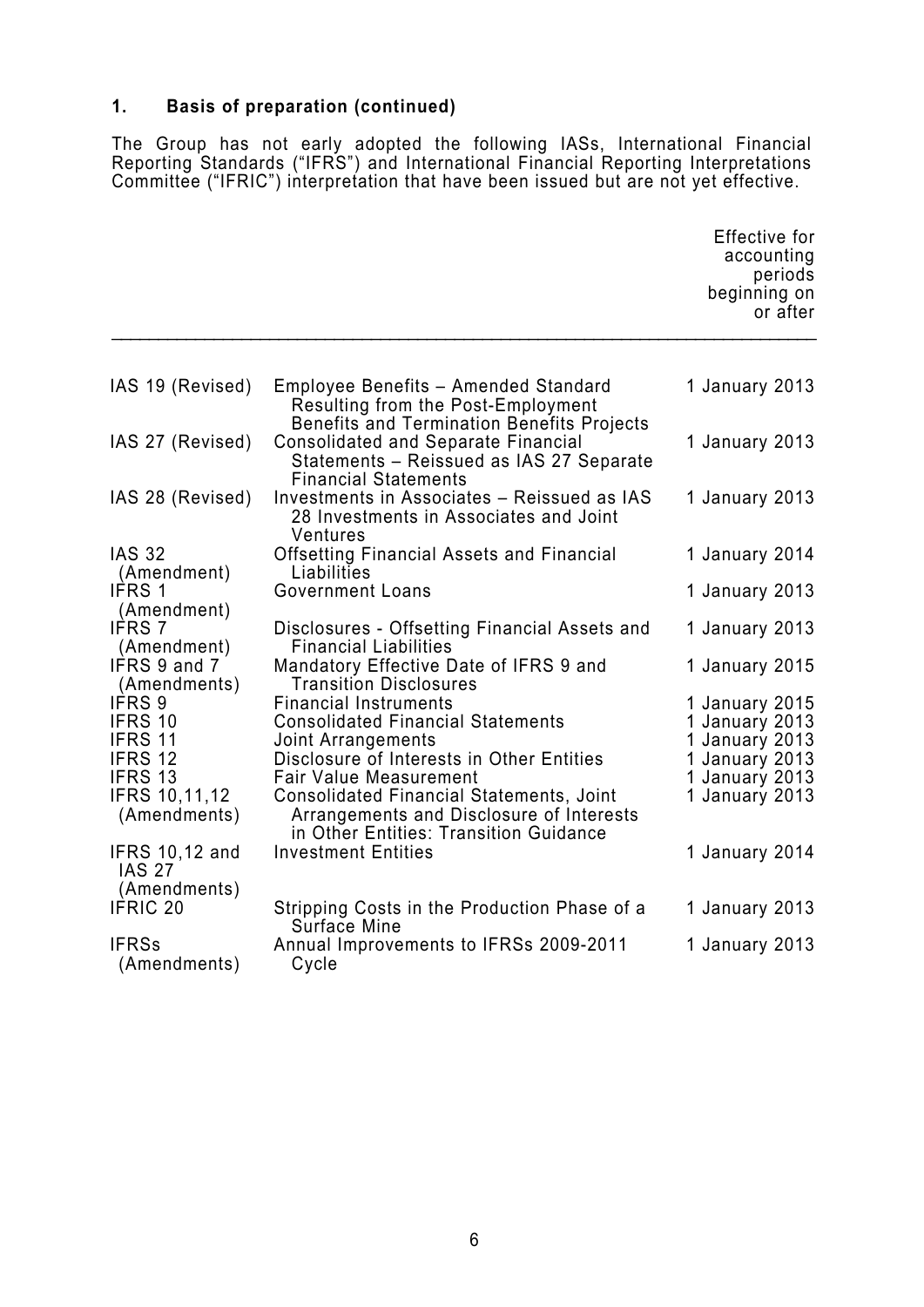#### **2. Turnover and segment information**

The Group is principally engaged in wholesale and retail distribution and licensing of quality fashion and lifestyle products designed under its own internationallyknown Esprit brand name.

|                                                              | Unaudited for the 6 months<br>ended 31 December |                       |
|--------------------------------------------------------------|-------------------------------------------------|-----------------------|
|                                                              | 2012<br>HK\$ million                            | 2011<br>HK\$ million  |
| Revenue<br>Wholesale<br>Retail<br>Licensing and other income | 5,356<br>8,102<br>96                            | 6,727<br>9,844<br>128 |
|                                                              | 13,554                                          | 16,699                |

The chief operating decision maker has been identified as the executive directors ("Executive Directors") of the Group.

Management has determined the operating segments based on the reports reviewed by the Executive Directors that are used to assess performance and allocate resources.

The Executive Directors consider the business from an operations nature perspective, including wholesale and retail distribution and licensing of quality fashion and lifestyle products designed under its own internationally-known Esprit brand name.

Inter-segment transactions are entered into under the normal commercial terms and conditions that would also be available to unrelated third parties.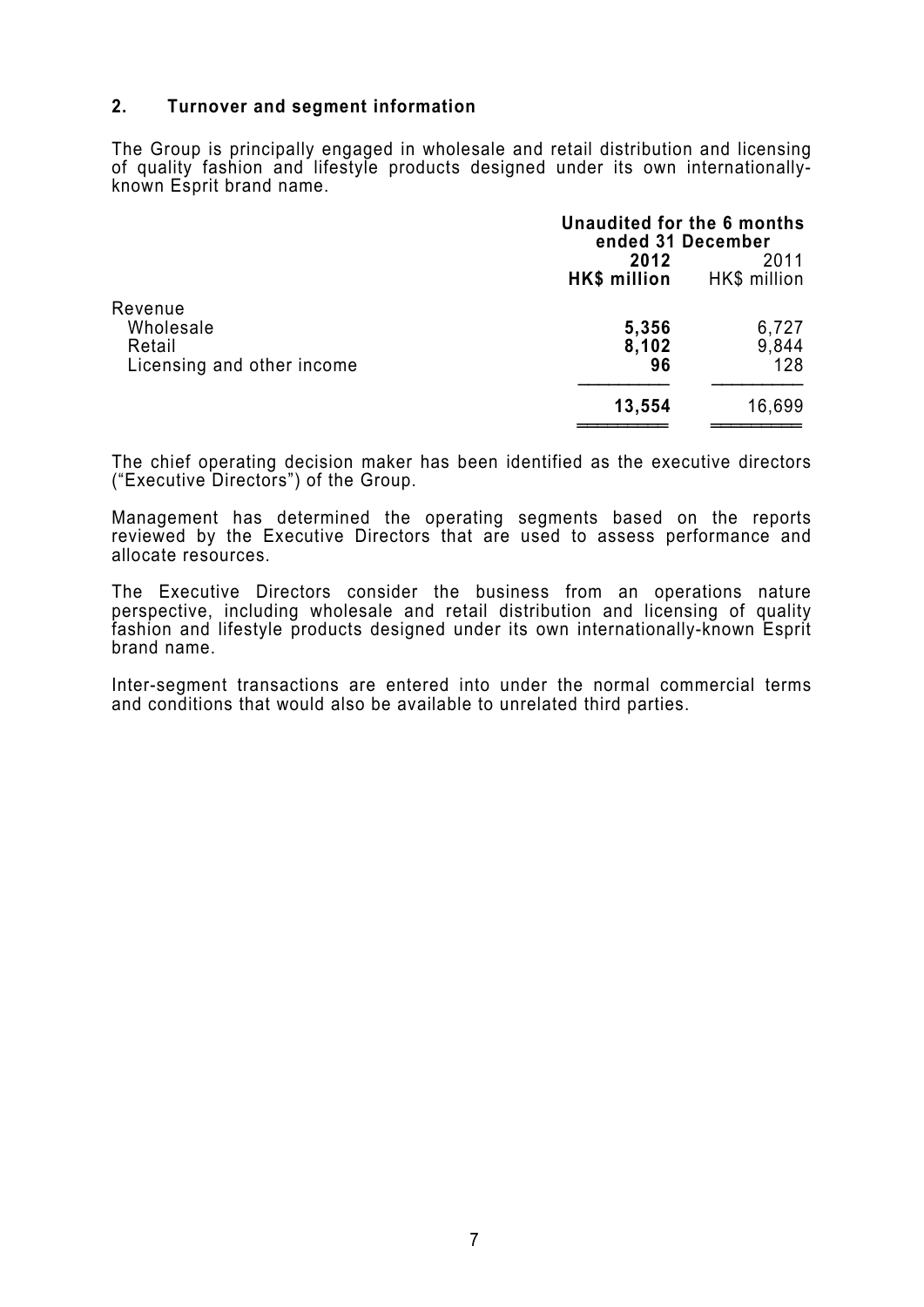## **2. Turnover and segment information (continued)**

|                                                                            |                                                                               |                                     | <b>Unaudited</b>          |                            |                       |
|----------------------------------------------------------------------------|-------------------------------------------------------------------------------|-------------------------------------|---------------------------|----------------------------|-----------------------|
|                                                                            | for the 6 months ended 31 December 2012<br>Corporate<br>services,<br>sourcing |                                     |                           |                            |                       |
|                                                                            | Wholesale                                                                     | Retail<br>HK\$ million HK\$ million | Licensing<br>HK\$ million | and others<br>HK\$ million | Group<br>HK\$ million |
| Total revenue<br>Inter-segment revenue                                     | 5,356                                                                         | 8,102                               | 88                        | 11,725<br>(11, 717)        | 25,271<br>(11, 717)   |
| Revenue from external<br>customers                                         | 5,356                                                                         | 8,102                               | 88                        | 8                          | 13,554                |
| Segment results                                                            | 686                                                                           | 87                                  | 71                        | (1, 109)                   | (265)                 |
| Interest income<br>Finance costs                                           |                                                                               |                                     |                           |                            | 15<br>(17)            |
| Loss before taxation                                                       |                                                                               |                                     |                           |                            | (267)                 |
| Capital expenditure                                                        | 30                                                                            | 350                                 |                           | 95                         | 475                   |
| Depreciation                                                               | 24                                                                            | 254                                 |                           | 156                        | 434                   |
| Impairment of property,<br>plant and equipment<br>Additional provision for |                                                                               | 122                                 |                           |                            | 122                   |
| store closure                                                              |                                                                               | 21                                  |                           |                            | 21                    |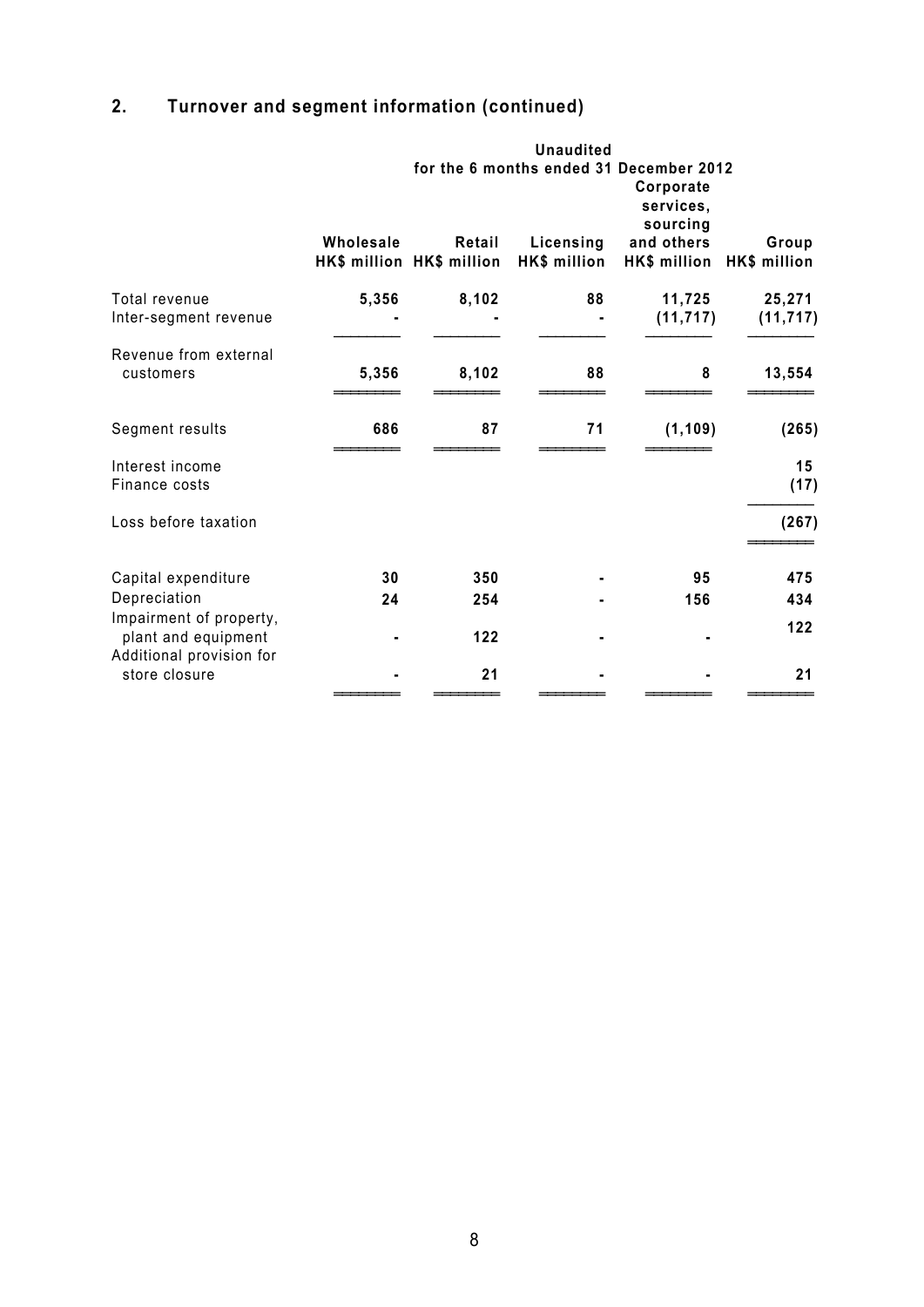## **2. Turnover and segment information (continued)**

|                                                                           |                                         |                        | Unaudited                 |                                    |                       |
|---------------------------------------------------------------------------|-----------------------------------------|------------------------|---------------------------|------------------------------------|-----------------------|
|                                                                           | for the 6 months ended 31 December 2011 |                        |                           | Corporate<br>services,<br>sourcing |                       |
|                                                                           | Wholesale<br>HK\$ million               | Retail<br>HK\$ million | Licensing<br>HK\$ million | and others<br>HK\$ million         | Group<br>HK\$ million |
| Total revenue<br>Inter-segment revenue                                    | 6,727                                   | 9,844                  | 106                       | 14,827<br>(14, 805)                | 31,504<br>(14, 805)   |
| Revenue from external<br>customers                                        | 6,727                                   | 9,844                  | 106                       | 22                                 | 16,699                |
| Segment results                                                           | 1,251                                   | 588                    | 81                        | (1, 133)                           | 787                   |
| Interest income<br>Finance costs                                          |                                         |                        |                           |                                    | 16<br>(21)            |
| Profit before taxation                                                    |                                         |                        |                           |                                    | 782                   |
| Capital expenditure                                                       | 26                                      | 291                    |                           | 182                                | 499                   |
| Depreciation                                                              | 24                                      | 254                    |                           | 64                                 | 342                   |
| Impairment of property,<br>plant and equipment<br>Write-back of provision |                                         | 5                      |                           |                                    | 5                     |
| for store closure                                                         |                                         | (79)                   |                           |                                    | (79)                  |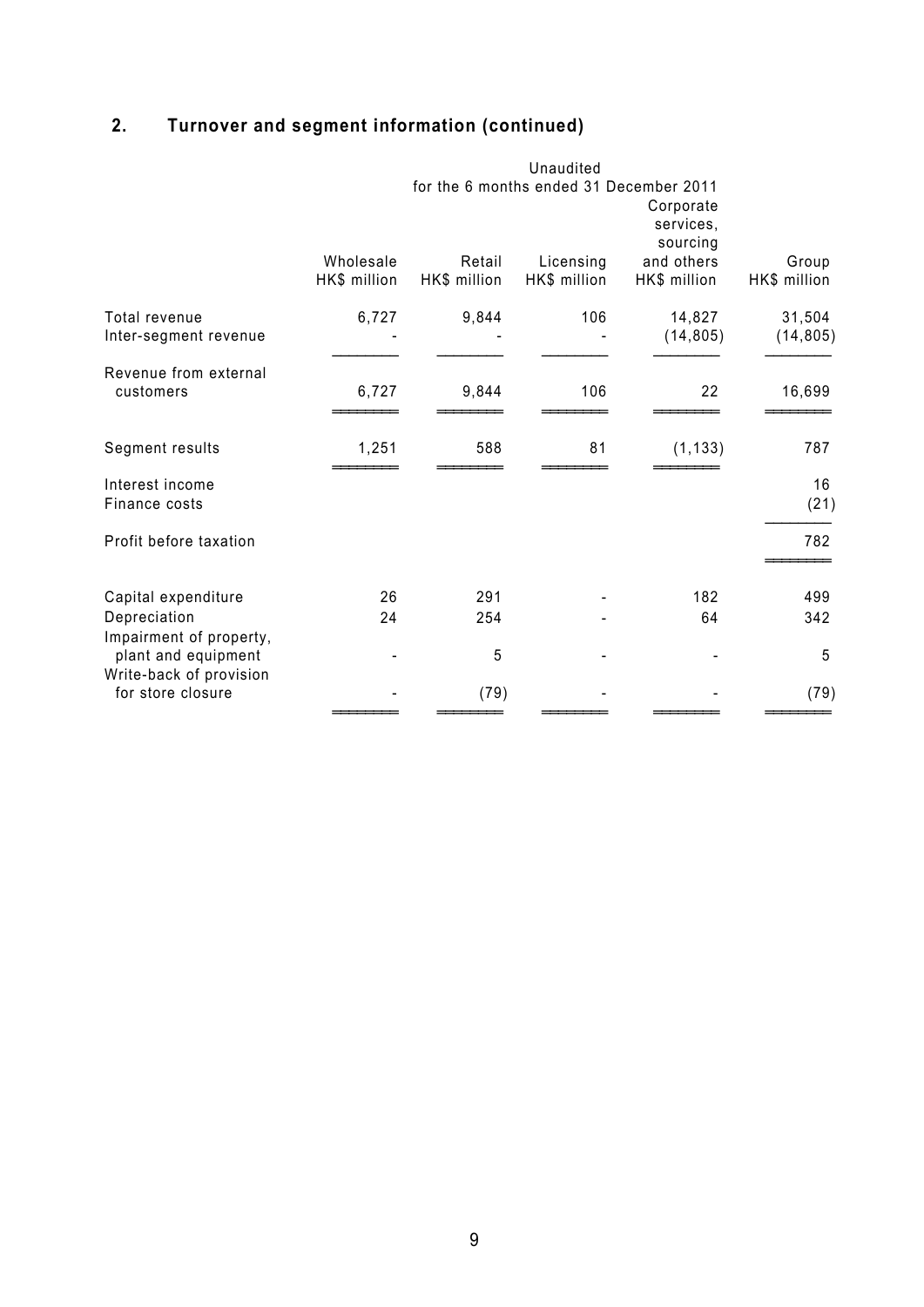## **3. Operating (loss)/profit**

|                                                                                                                                 | Unaudited for the 6 months<br>ended 31 December<br>2012 2011 |                    |
|---------------------------------------------------------------------------------------------------------------------------------|--------------------------------------------------------------|--------------------|
|                                                                                                                                 | HK\$ million HK\$ million                                    |                    |
| Operating (loss)/profit is arrived at after charging<br>and (crediting) the following:                                          |                                                              |                    |
| Depreciation<br>Amortisation of customer relationships                                                                          | 434<br>29                                                    | 342<br>29          |
| Loss on disposal of property, plant and equipment<br>Impairment of property, plant and equipment<br>Net exchange (gains)/losses | 12<br>122<br>(100)                                           | $\frac{5}{28}$     |
| Net charge of provision for obsolete inventories<br>Occupancy costs                                                             | 151                                                          | 9                  |
| - Operating lease charge<br>- Other occupancy costs<br>Provision for impairment of trade debtors, net                           | 1,479<br>386<br>149                                          | 1,652<br>499<br>76 |
|                                                                                                                                 |                                                              |                    |

## **4. Finance costs**

|                                                                   | Unaudited for the 6 months<br>ended 31 December |      |
|-------------------------------------------------------------------|-------------------------------------------------|------|
|                                                                   | 2012<br>HK\$ million HK\$ million               | 2011 |
| Interest on bank loans wholly repayable within five<br>years      | 13                                              | 10   |
| Imputed interest on financial assets and financial<br>liabilities | 4                                               | 11   |
|                                                                   | 17                                              | 21   |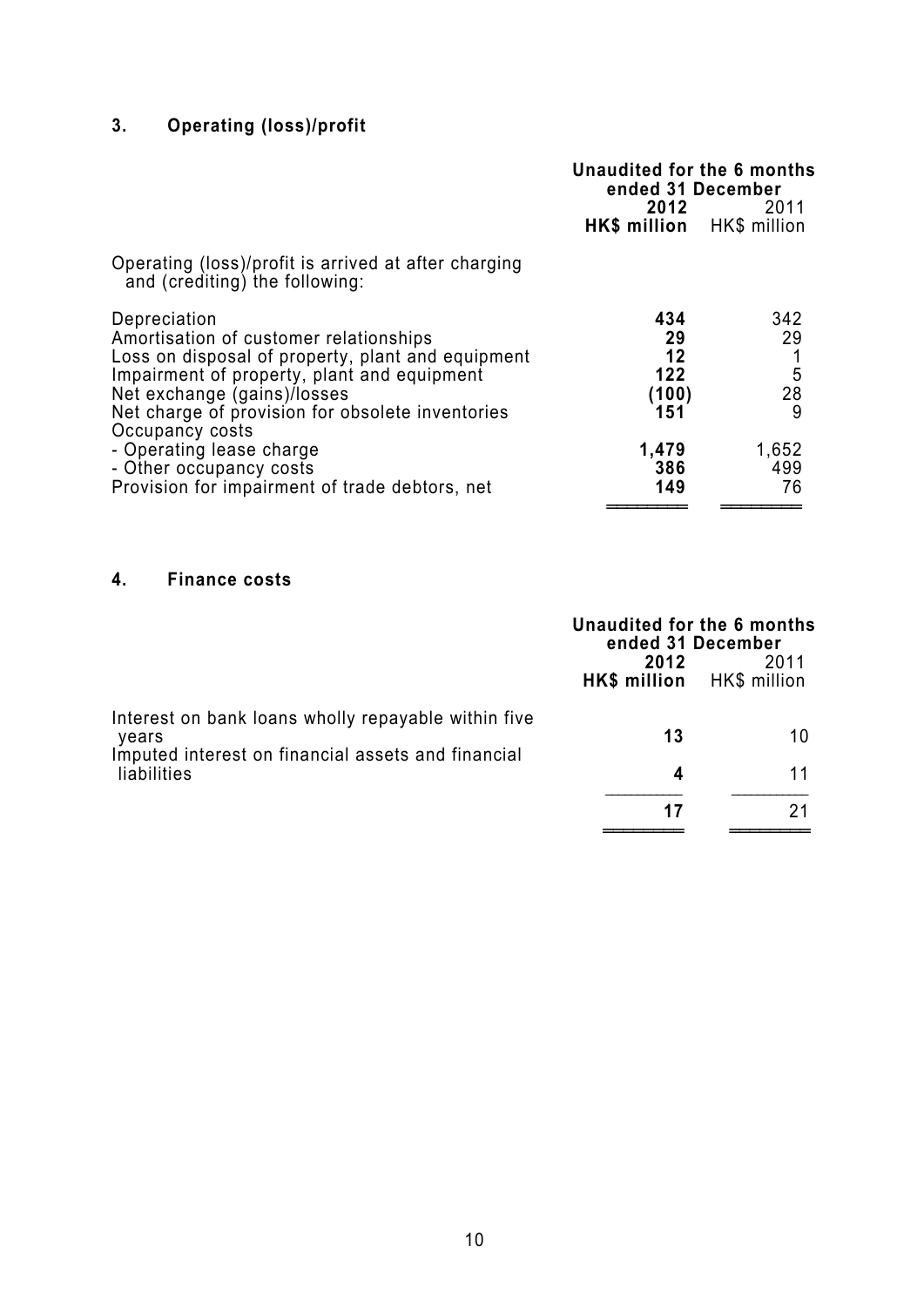#### **5. Taxation**

|                                                               | Unaudited for the 6 months<br>ended 31 December<br>2012<br>2011 |              |
|---------------------------------------------------------------|-----------------------------------------------------------------|--------------|
|                                                               | HK\$ million                                                    | HK\$ million |
| <b>Current tax</b><br>Hong Kong profits tax                   |                                                                 |              |
| Provision for current period                                  | 2                                                               | 3            |
| Overseas taxation                                             | 122                                                             | 311          |
| Provision for current period<br>Overprovision for prior years | (11)                                                            | (41)         |
|                                                               | 113                                                             | 273          |
| Deferred tax                                                  |                                                                 |              |
| Current period net charge/(credit)                            | 85                                                              | (46)         |
| Taxation                                                      | 198                                                             | 227          |
|                                                               |                                                                 |              |

Hong Kong profits tax is calculated at **16.5%** (2011: 16.5%) on the estimated assessable profit for the period, net of tax losses carried forward, if applicable.

Overseas (outside of Hong Kong) taxation has been calculated on the estimated assessable profit for the period at the rates of taxation prevailing in the countries in which the Group companies operate, net of tax losses carried forward, if applicable.

#### **6. Interim dividend**

|                                                            | Unaudited for the 6 months<br>ended 31 December |                      |
|------------------------------------------------------------|-------------------------------------------------|----------------------|
|                                                            | 2012<br>HK\$ million                            | 2011<br>HK\$ million |
| No interim dividend declared (2011: HK\$0.26 per<br>share) | ۰.                                              | 336                  |
|                                                            |                                                 |                      |

The amount of interim dividend for the six months ended 31 December 2011 was based on 1,290,437,683 shares in issue on 23 February 2012.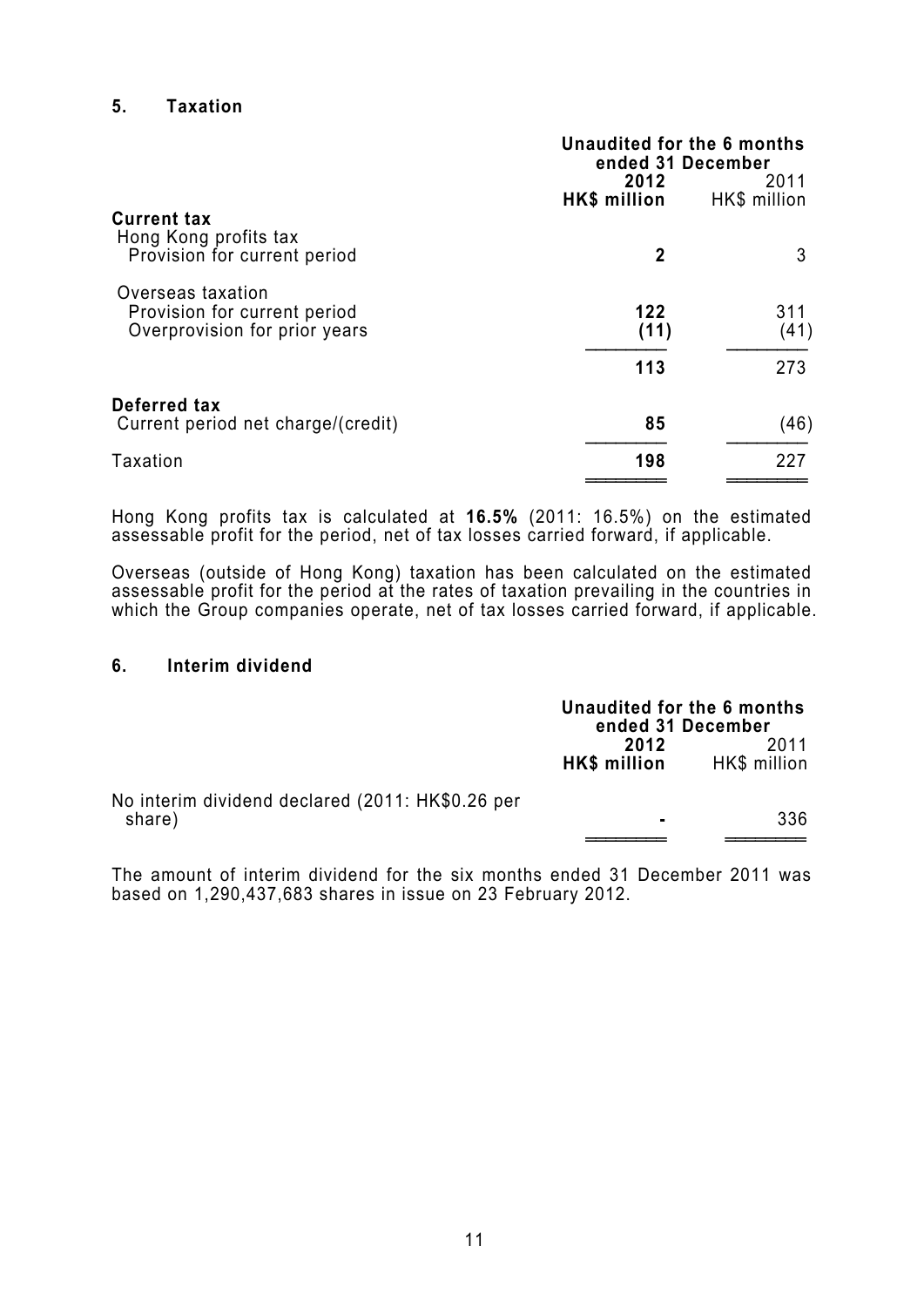#### **7. (Loss)/earnings per share**

#### **Basic**

Basic loss or earnings per share is calculated by dividing the loss or profit attributable to shareholders of the Company by the weighted average number of ordinary shares in issue during the period.

|                                                                             | Unaudited for the 6 months<br>ended 31 December |                    |
|-----------------------------------------------------------------------------|-------------------------------------------------|--------------------|
|                                                                             | 2012                                            | 2011<br>(Adjusted) |
| (Loss)/profit attributable to shareholders of the<br>Company (HK\$ million) | (465)                                           | 555                |
| Weighted average number of ordinary shares in<br>issue (million)            | 1,574                                           | 1,465              |
| Basic (loss)/earnings per share (HK dollars per<br>share)                   | (0.30)                                          | 0.38               |

#### **Diluted**

Diluted loss or earnings per share for the six months ended 31 December 2012 and 2011 were the same as the basic loss or earnings per share since the share options had anti-dilutive effect.

The basic and diluted earnings per share for the six months ended 31 December 2011 have been adjusted to reflect the effect of a rights issue of the Company during the period.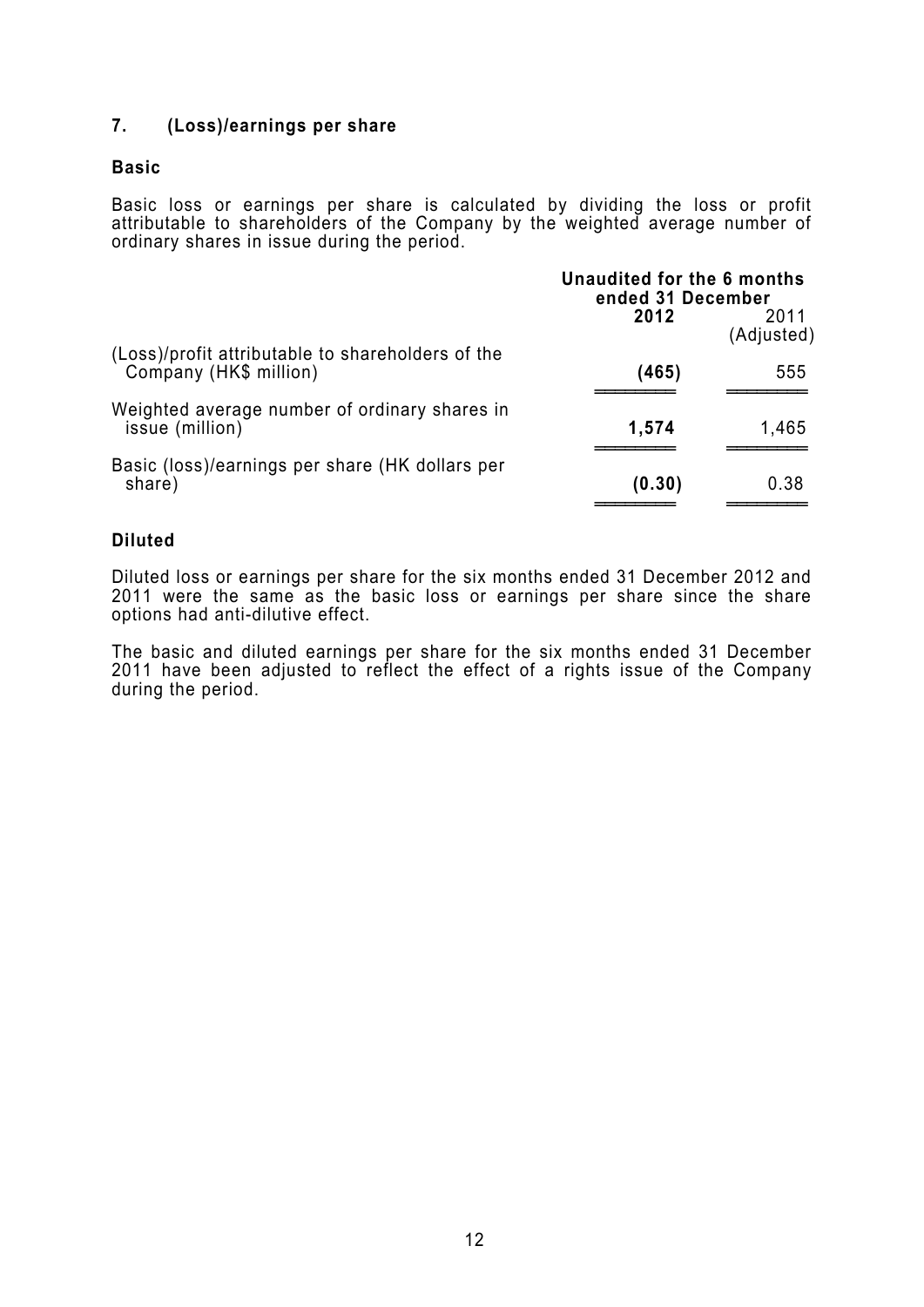### **8. Property, plant and equipment**

|                                                                                                  | <b>Unaudited</b><br>HK\$ million |
|--------------------------------------------------------------------------------------------------|----------------------------------|
| At 1 July 2012<br>Exchange translation<br>Additions<br><b>Disposals</b><br>Depreciation (Note 3) | 4,489<br>249<br>475<br>(14)      |
| Impairment charge (Note 3)                                                                       | (434)<br>(122)                   |
| At 31 December 2012                                                                              | 4,643                            |

#### **9. Debtors, deposits and prepayments**

Debtors, deposits and prepayments include trade debtors. The ageing analysis by due date of trade debtors net of provision for impairment is as follows:

|                                                         | <b>Unaudited</b><br>31 December<br>2012<br>HK\$ million | Audited<br>30 June<br>2012<br>HK\$ million |
|---------------------------------------------------------|---------------------------------------------------------|--------------------------------------------|
| Current portion                                         | 1,890                                                   | 1,750                                      |
| $1-30$ days<br>31-60 days<br>61-90 days<br>Over 90 days | 253<br>155<br>74<br>334                                 | 169<br>125<br>114<br>323                   |
| Amount past due but not impaired                        | 816                                                     | 731                                        |
|                                                         | 2,706                                                   | 2,481                                      |

The Group's sales to retail customers are made in cash, bank transfer or by credit card. The Group also grants credit period, which is usually 30 to 60 days to certain wholesale and franchise customers.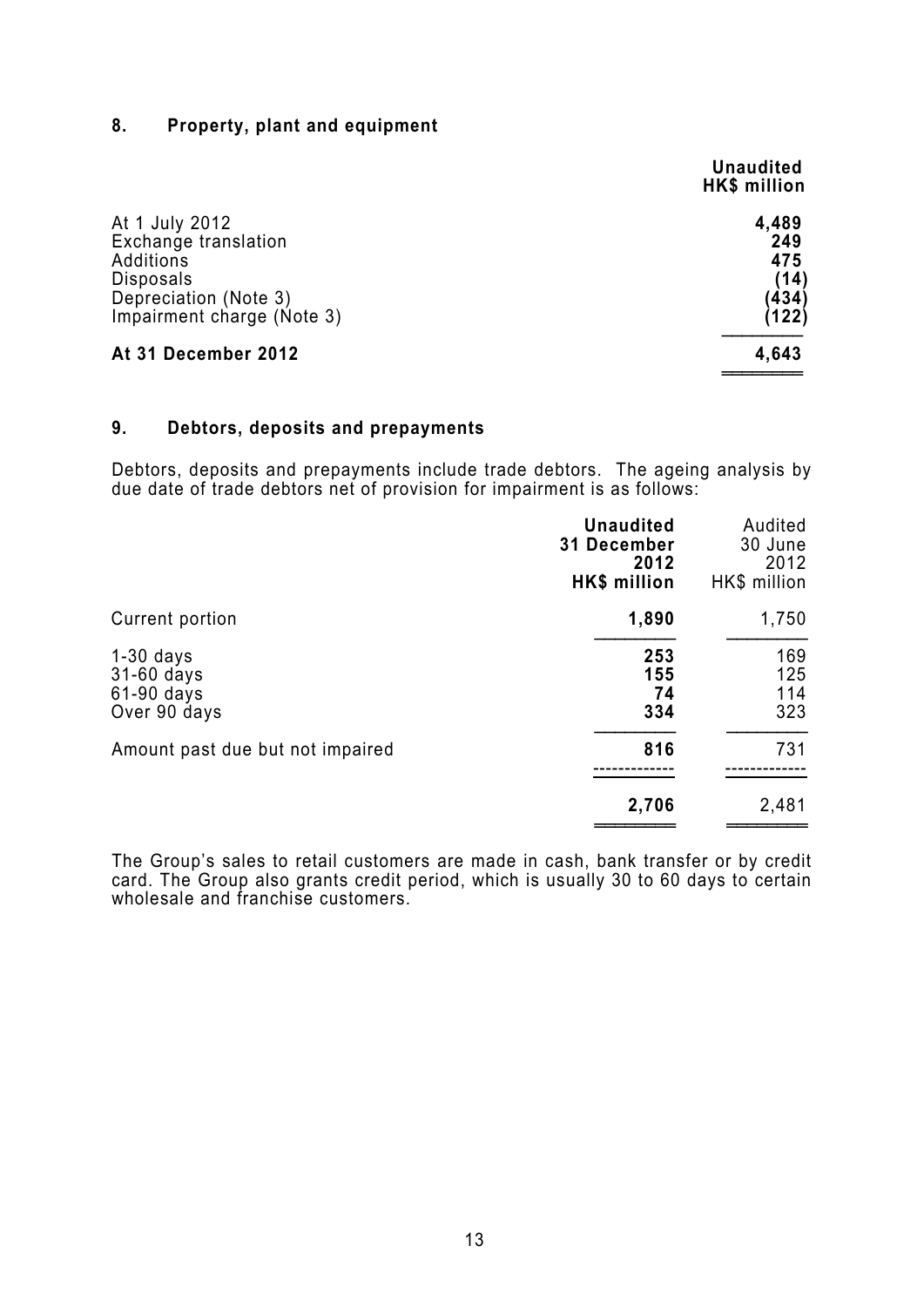## **10. Cash, bank balances and deposits**

|                                                                             | <b>Unaudited</b><br>31 December<br>2012<br><b>HK\$</b> million | Audited<br>30 June<br>2012<br>HK\$ million |
|-----------------------------------------------------------------------------|----------------------------------------------------------------|--------------------------------------------|
| Bank balances and cash<br>Bank deposits with maturities within three months | 1,791<br>1,005                                                 | 2,576<br>595                               |
| Bank deposits with maturities of more than three<br>months                  | 3,987                                                          |                                            |
|                                                                             | 6,783                                                          | 3,171                                      |

## **11. Creditors and accrued charges**

Creditors and accrued charges include trade creditors. The ageing analysis by due date of trade creditors is as follows:

|                                                         | <b>Unaudited</b><br>31 December<br>2012<br><b>HK\$ million</b> | Audited<br>30 June<br>2012<br>HK\$ million |
|---------------------------------------------------------|----------------------------------------------------------------|--------------------------------------------|
| $0-30$ days<br>31-60 days<br>61-90 days<br>Over 90 days | 954<br>22<br>11<br>53                                          | 1,369<br>27<br>9<br>29                     |
|                                                         | 1,040                                                          | 1,434                                      |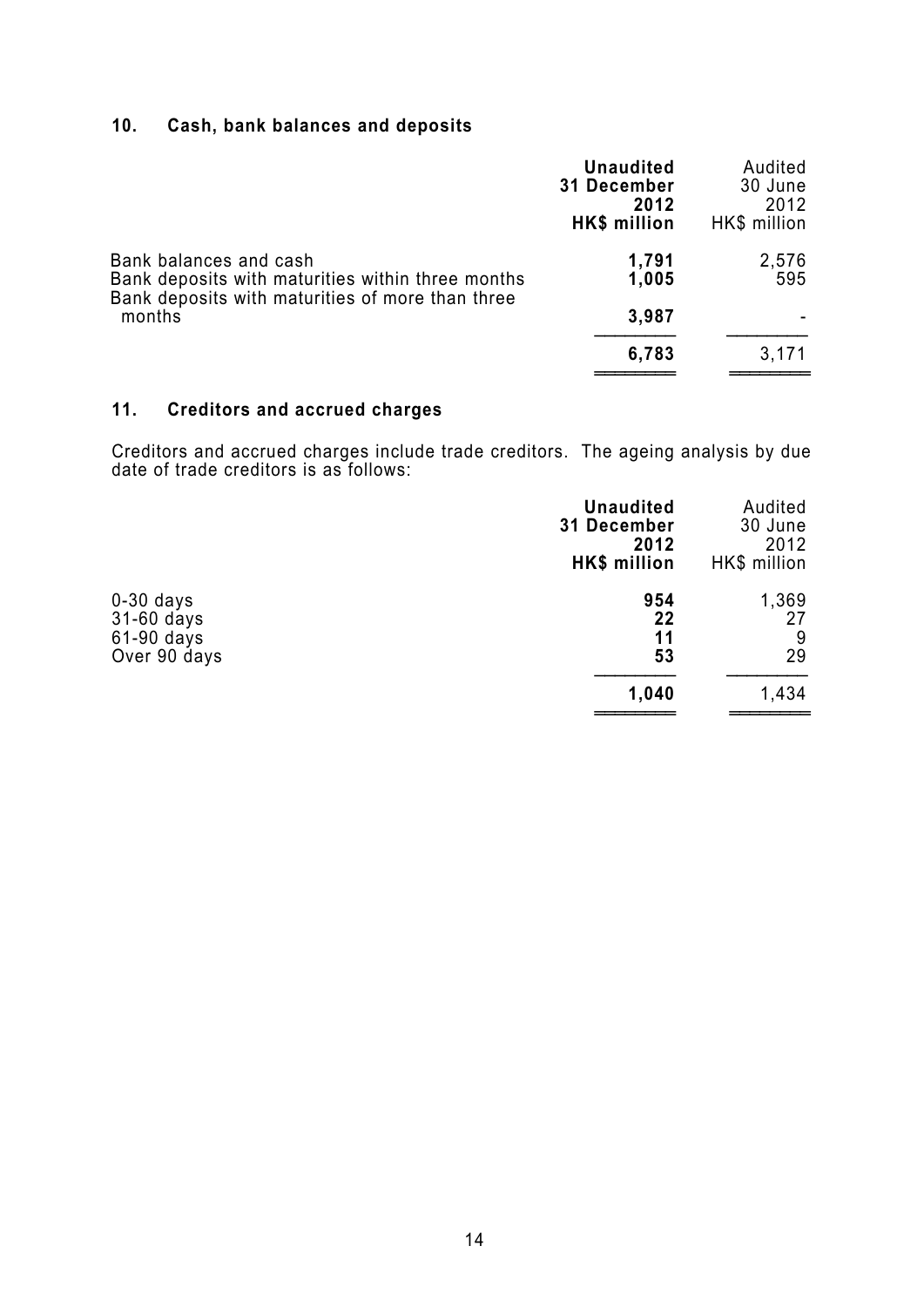#### **12. Provision for store closure**

Movements in provision for store closure are as follows:

|                                                             | Unaudited for the 6 months<br>ended 31 December<br>2012<br>2011<br>HK\$ million<br>HK\$ million |               |  |
|-------------------------------------------------------------|-------------------------------------------------------------------------------------------------|---------------|--|
| At 1 July<br>Additional/(write-back of) provision for store | 446                                                                                             | 1,992         |  |
| closure                                                     | 21                                                                                              | (79)          |  |
| Amounts used during the period<br>Exchange translation      | (206)<br>17                                                                                     | (125)<br>(88) |  |
| At 31 December                                              | 278                                                                                             | 1,700         |  |

The provision for store closure was made in connection with the divestment of operations in North America and the store closure programme for Europe and Asia Pacific announced in the prior fiscal years. The plan to divest the retail operation in North America was completed and all retail stores in North America were closed as at 30 June 2012.

The amounts used during the period include compensation paid to landlords and staff, payments of other direct costs attributable to store closure/divestment and occupancy costs under lease contracts recognised during the period.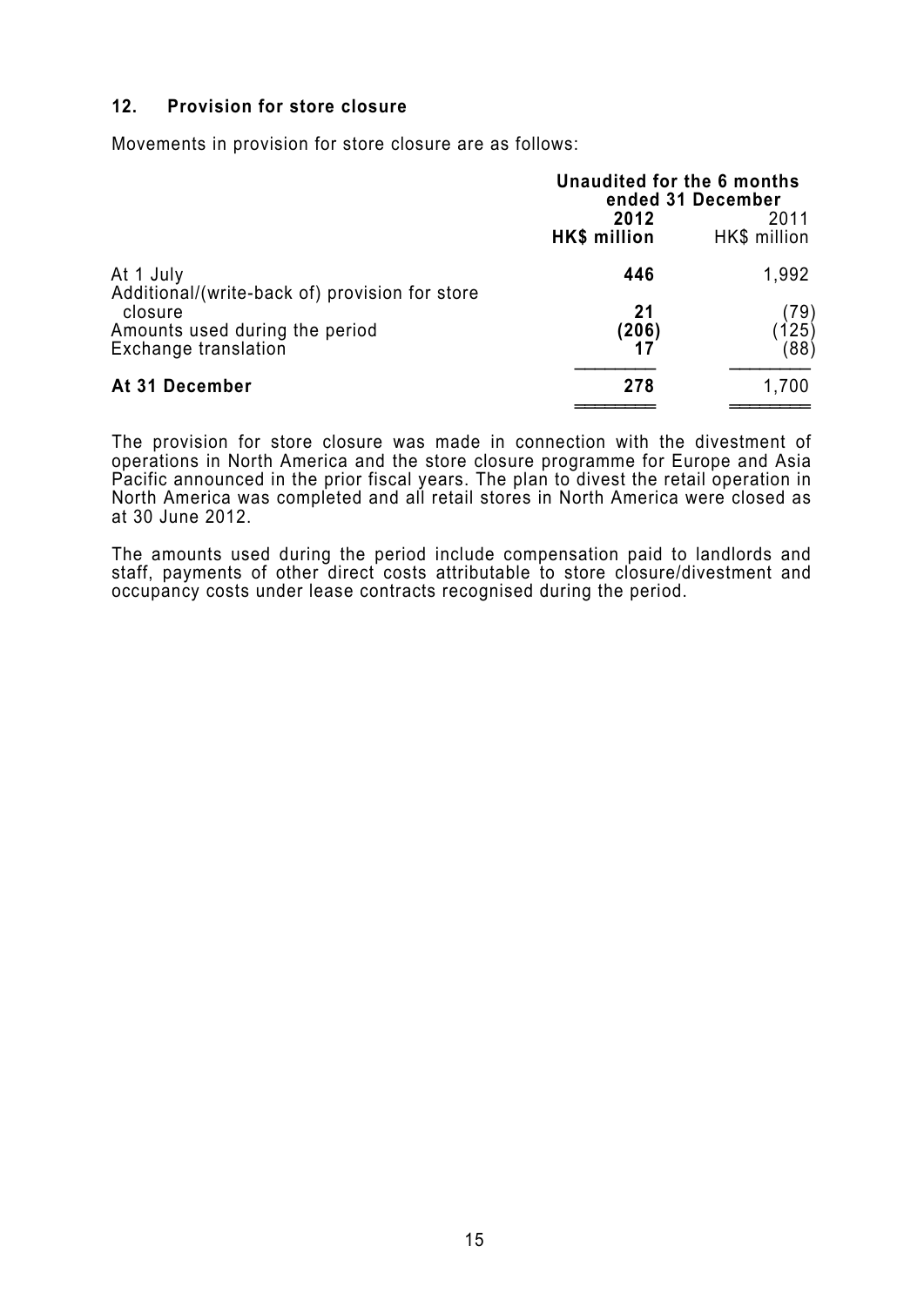## **13. Bank loans**

At 31 December 2012, the Group's bank loans were payable as follows:

|                                                                                                                                                 | <b>Unaudited</b><br>31 December<br>2012<br>HK\$ million | Audited<br>30 June<br>2012<br>HK\$ million |
|-------------------------------------------------------------------------------------------------------------------------------------------------|---------------------------------------------------------|--------------------------------------------|
| Unsecured short-term bank loans                                                                                                                 | 249                                                     | 122                                        |
| Unsecured long-term bank loans repayable<br>within one year                                                                                     | 520                                                     | 520                                        |
|                                                                                                                                                 | 769                                                     | 642                                        |
| Unsecured long-term bank loans repayable<br>between one and two years<br>Unsecured long-term bank loans repayable<br>between two and five years | 520                                                     | 520                                        |
|                                                                                                                                                 | 520                                                     | 520                                        |
|                                                                                                                                                 | 1,809                                                   | 1,682                                      |

The carrying amounts of the total borrowings are denominated in the following currencies and interest rate structure:

|                                              | <b>Unaudited</b><br><b>31 December</b><br>2012<br>HK\$ million | Audited<br>30 June<br>2012<br>HK\$ million |
|----------------------------------------------|----------------------------------------------------------------|--------------------------------------------|
| Fixed rate borrowings<br>Renminbi            | 249                                                            | 122                                        |
| Floating rate borrowings<br>Hong Kong dollar | 1,560                                                          | 1,560                                      |
|                                              | 1,809                                                          | 1,682                                      |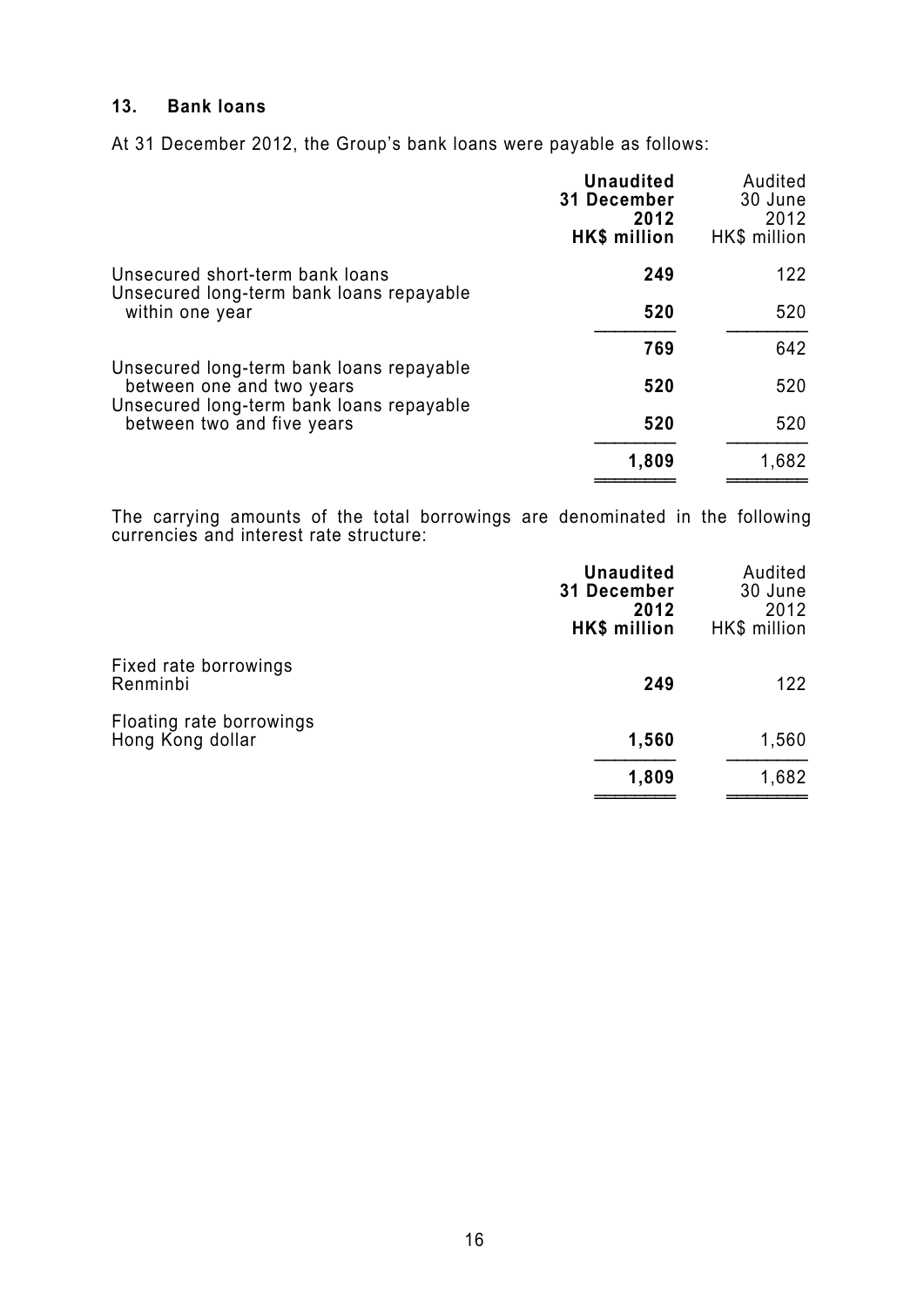#### **14. Share capital**

|                                                                                                                         | Number of shares of<br><b>HK\$0.10 each</b><br><b>Million</b> | <b>Unaudited</b><br><b>HK\$</b> million |
|-------------------------------------------------------------------------------------------------------------------------|---------------------------------------------------------------|-----------------------------------------|
| <b>Authorised</b><br>At 1 July 2012<br>Increase (Note a)                                                                | 2,000<br>1,000                                                | 200<br>100                              |
| At 31 December 2012                                                                                                     | 3,000                                                         | 300                                     |
|                                                                                                                         | Number of shares of<br><b>HK\$0.10 each</b><br><b>Million</b> | <b>Nominal value</b><br>HK\$ million    |
| <b>Issued and fully paid</b><br>At 1 July 2012<br>Exercise of share options (Note b)<br>Issue of rights shares (Note c) | 1,291<br>646                                                  | 129<br>65                               |
| At 31 December 2012                                                                                                     | 1,938                                                         | 194                                     |

#### Notes:

- (a) Increase in authorised share capital Pursuant to an ordinary resolution passed at the annual general meeting on 6 December 2012, the authorised share capital of the Company was increased from HK\$200 million to HK\$300 million by creation of an additional 1,000 million shares of HK\$0.10 each.
- (b) Exercise of share options During the period, 1,200,000 ordinary shares of HK\$0.10 each were issued in respect of share options exercised under the share option scheme at an exercise price of HK\$8.76 each (representing a premium of HK\$8.66 each).
- (c) Issue of rights shares During the period, 646,088,057 new shares of HK\$0.10 each were issued and allotted under the rights issue at the subscription price of HK\$8.00 each on the basis of one rights share for every two shares held by the shareholders on 2 November 2012.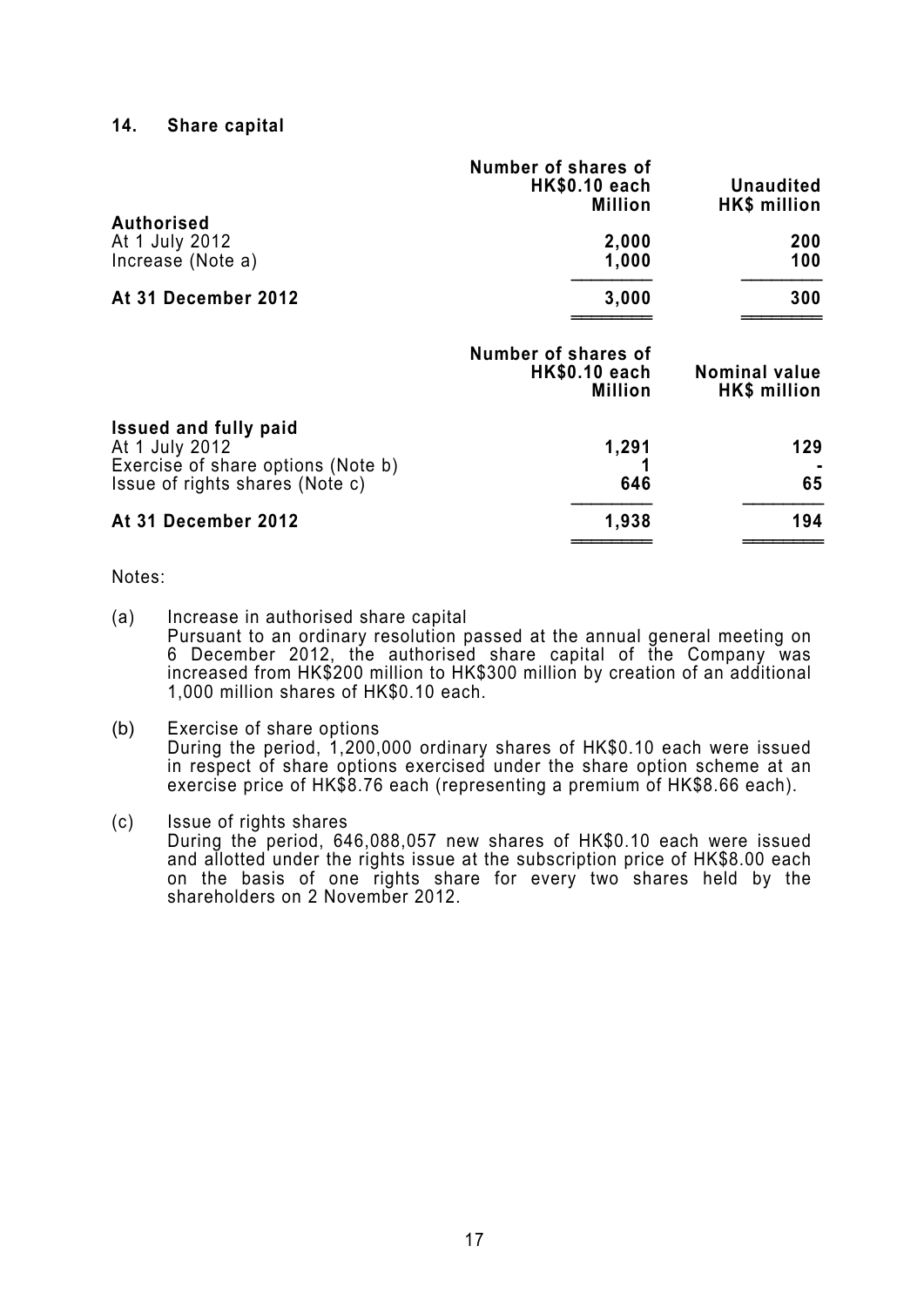#### **MANAGEMENT DISCUSSION AND ANALYSIS**

The fundamentals of the Transformation Plan are sound: the repositioning of the brand back to its aspirational heritage, the upgrading of our product value for money and the enhancing of the shopping experience in our stores and point-of-sales ("POS") are the best possible ways to strengthen the value proposition for our customers. Therefore, the management team will continue to work on these key initiatives, with particular focus on product improvement as a priority, and to make adaptations and fine tunings wherever necessary in order to react to the market conditions and to our business development.

Although the Group continues to make progress in the implementation of the Transformation Plan, it will take time to see the benefits translated into operating results. While we see improvements in our product, supply chain, store concept and relationships with our business partners, it is important to remember that most initiatives in the Transformation Plan are still work in progress. Additionally, as it is always the case, it will require time to make these improvements visible to our customers and gain them back into our stores.

The combination of these challenges and a difficult market environment continues to have considerable impact on our business. The Eurozone crisis and the subsequent dampened consumers sentiment affect the trading conditions in Europe, a market which currently accounts for around 80% of the Group's turnover.

Consequently, the Group recorded a year-on-year turnover decline of -18.8% to HK\$13,554 million (1H FY11/12: HK\$16,699 million) and a net loss of HK\$465 million (1H FY11/12: net profit of HK\$555 million) for the six months ended 31 December 2012.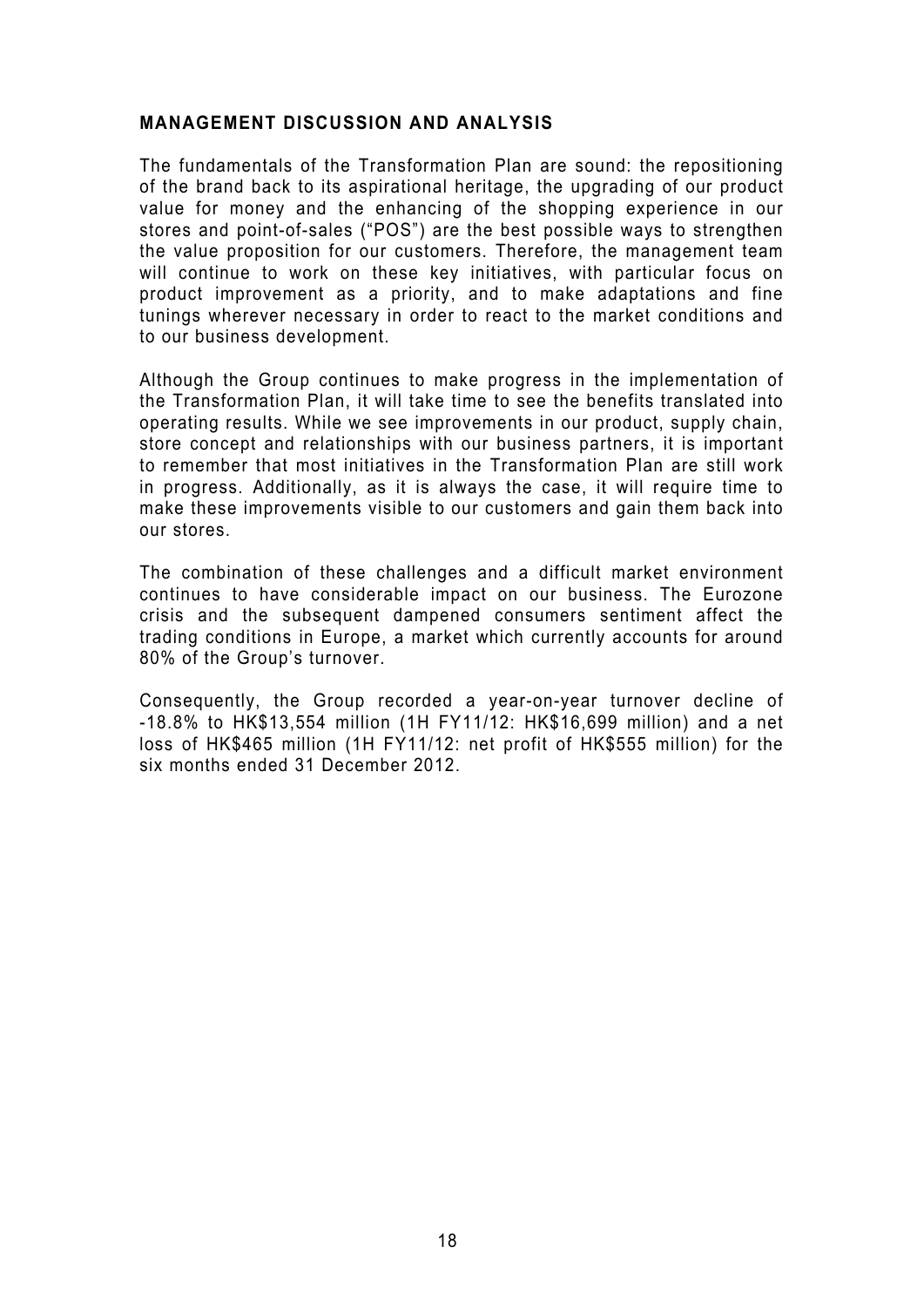#### **FINANCIAL REVIEW**

#### **Analysis of Group Turnover**



\* Represents the year-on-year variance excluding currency impact

The turnover decline was partly attributable to the divestment of North American operations and the store closure programme. The 8.0% depreciation of average EUR/HKD rate to 9.8856 (1H FY11/12: 10.750) also impacted the results unfavourably.

Excluding the impact of the divestment of the North American operations and the store closure programme, the Group's turnover was HK\$13,306 million (1H FY11/12: HK\$15,580 million), representing a year-on-year decline of -8.8% in local currency.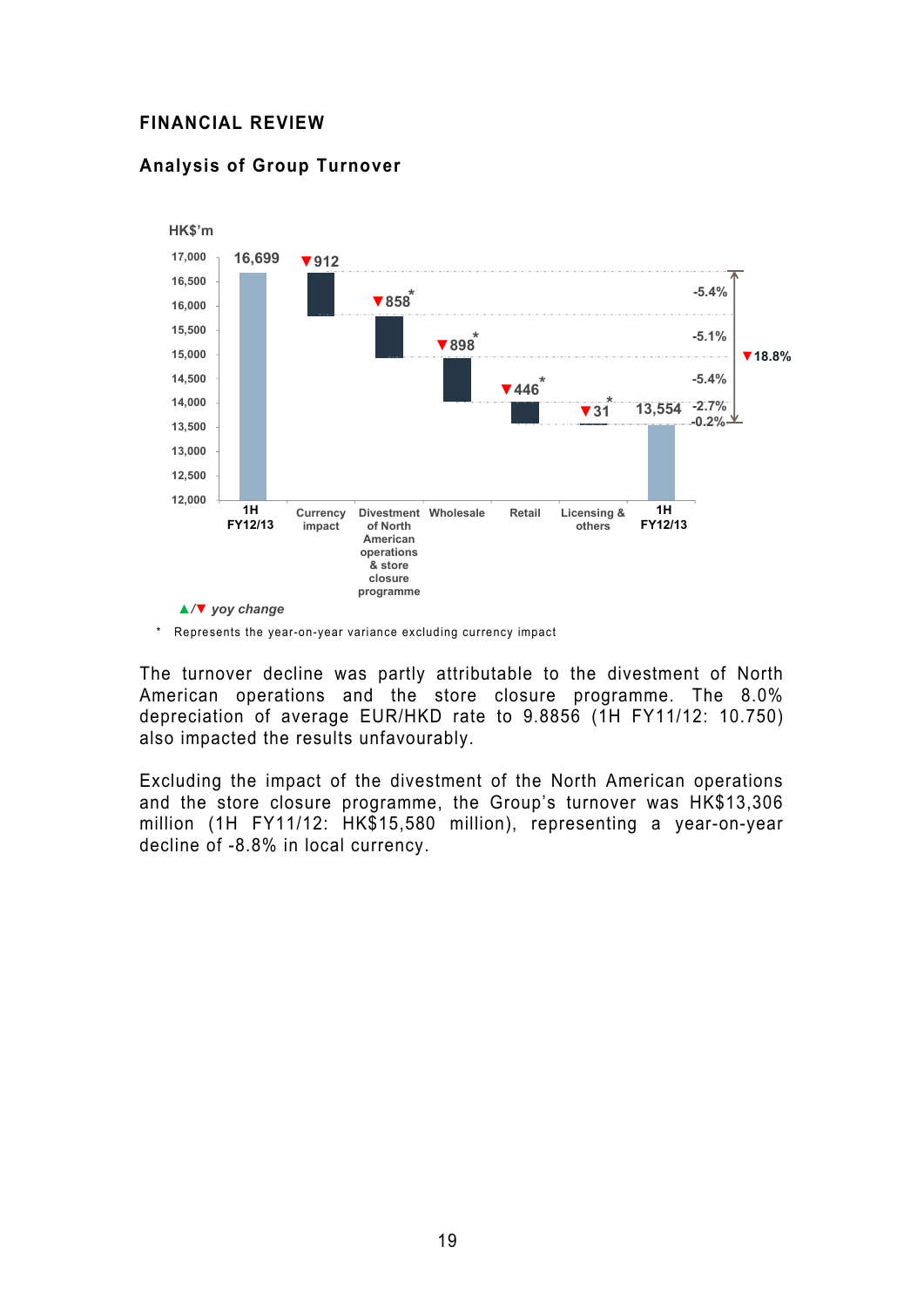|                         |                     | For the 6 months ended 31 December |              |            |          |             |
|-------------------------|---------------------|------------------------------------|--------------|------------|----------|-------------|
|                         |                     | 2012                               |              | 2011       |          | Change in % |
|                         |                     | % to Group                         |              | % to Group |          | Local       |
|                         | <b>HK\$ million</b> | <b>Turnover</b>                    | HK\$ million | Turnover   | HK\$     | currency    |
|                         |                     |                                    |              |            |          |             |
| women                   | 5,321               | 39.3%                              | 6,685        | 40.0%      | $-20.4%$ | $-15.2%$    |
| women casual            | 3,737               | 27.6%                              | 5,176        | 31.0%      | $-27.8%$ | $-23.1%$    |
| women collection        | 1,485               | 11.0%                              | 1,509        | 9.0%       | $-1.6%$  | 5.0%        |
| trend                   | 99                  | 0.7%                               |              |            | n.a.     | n.a.        |
| men                     | 2,223               | 16.4%                              | 2,745        | 16.4%      | $-19.0%$ | $-14.5%$    |
| men casual              | 1,729               | 12.8%                              | 2,191        | 13.1%      | $-21.1%$ | $-16.5%$    |
| men collection          | 494                 | 3.6%                               | 554          | 3.3%       | $-10.7%$ | $-6.5%$     |
| others                  | 2,769               | 20.4%                              | 3,198        | 19.2%      | $-13.4%$ | $-6.9%$     |
| accessories             | 649                 | 4.8%                               | 790          | 4.7%       | $-17.9%$ | $-13.1%$    |
| shoes                   | 517                 | 3.8%                               | 545          | 3.2%       | $-5.1%$  | 4.4%        |
| kids                    | 488                 | 3.6%                               | 462          | 2.8%       | 5.5%     | 13.6%       |
| bodywear                | 486                 | 3.6%                               | 512          | 3.1%       | $-5.1%$  | 3.0%        |
| sports                  | 165                 | 1.2%                               | 212          | 1.3%       | $-22.4%$ | $-16.6%$    |
| de. corp                | 88                  | 0.6%                               | 299          | 1.8%       | $-70.5%$ | $-68.2%$    |
| denim                   | 75                  | 0.6%                               |              |            | n.a.     | n.a.        |
| others*                 | 301                 | 2.2%                               | 378          | 2.3%       | $-20.3%$ | $-15.1%$    |
| <b>Esprit total</b>     | 10,313              | 76.1%                              | 12,628       | 75.6%      | $-18.3%$ | $-12.9%$    |
| edc women               | 2,447               | 18.1%                              | 2,940        | 17.6%      | $-16.8%$ | $-10.9%$    |
| edc men                 | 627                 | 4.6%                               | 689          | 4.1%       | $-8.9%$  | $-3.0%$     |
| edc others <sup>^</sup> | 167                 | 1.2%                               | 442          | 2.7%       | $-62.1%$ | $-59.0%$    |
| edc total               | 3,241               | 23.9%                              | 4,071        | 24.4%      | $-20.4%$ | $-14.8%$    |
| <b>Group Total</b>      | 13.554              | 100.0%                             | 16.699       | 100.0%     | $-18.8%$ | $-13.4%$    |

#### **Turnover by Product Divisions**

Others include mainly salon, licensing income & licensed products like timewear, eyewear, jewellery, bed & bath, houseware, etc.

A edc others include edc kids, edc shoes, edc accessories and edc bodywear

n.a. Not applicable

Turnover decline has affected Women and Men similarly. The biggest impact in Women Casual must be interpreted considering that part of its usual lines have moved to the newly created divisions. During 1H FY12/13, we launched the Trend Division and Denim Division which contributed 0.7% and 0.6% of the Group turnover respectively. Market feedback on both divisions has been positive, and both are expected to grow in the immediate future.

On the positive side, the Group recorded a consistent sales growth in Women Collection, achieving an increase of 5.0% in local currency to become 11.0% of the Group's total turnover.

It is also worth mentioning that edc continues to evolve towards a clearer brand focus on the younger customers. We expect the edc brand to deliver more differentiated collections (progressive) in the first half of FY13/14.

#### **Turnover by Distribution Channels**

The majority of the Group's turnover was derived from retail and wholesale distribution channels, which represented 59.8% and 39.5% of the Group's turnover in 1H FY12/13 respectively. The remaining 0.7% of the Group's turnover was mainly licence royalties.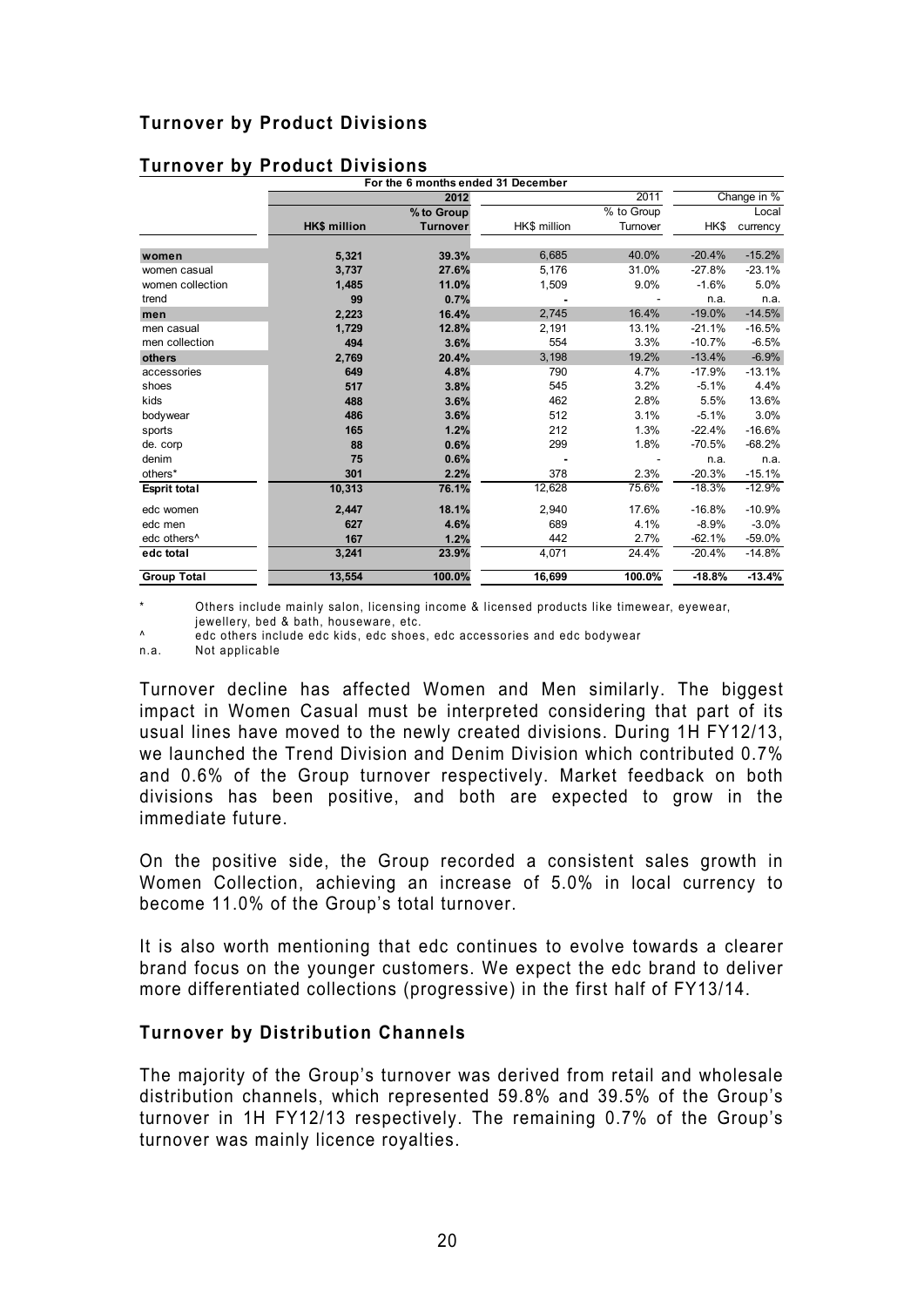|                                  |                     | For the 6 months ended 31 December |              |            |           |             |
|----------------------------------|---------------------|------------------------------------|--------------|------------|-----------|-------------|
|                                  |                     | 2012                               |              | 2011       |           | Change in % |
|                                  |                     | % to Group                         |              | % to Group |           | Local       |
| <b>Key Distribution Channels</b> | <b>HK\$ million</b> | <b>Turnover</b>                    | HK\$ million | Turnover   | HK\$      | currency    |
| Retail <sup>#</sup>              | 8,102               | 59.8%                              | 9,844        | 59.0%      | $-17.7%$  | $-13.0%$    |
| Europe                           | 5,987               | 44.2%                              | 6.788        | 40.7%      | $-11.8%$  | $-4.9%$     |
| Asia Pacific                     | 1,925               | 14.2%                              | 2,021        | 12.1%      | $-4.8%$   | $-5.5%$     |
| Subtotal                         | 7,912               | 58.4%                              | 8,809        | 52.8%      | $-10.2%$  | $-5.1%$     |
| Store closure programme          | 190                 | 1.4%                               | 568          | 3.4%       | $-66.6%$  | $-64.5%$    |
| North America                    |                     |                                    | 467          | 2.8%       | $-100.0%$ | $-100.0%$   |
| Wholesale                        | 5,356               | 39.5%                              | 6,727        | 40.3%      | $-20.4%$  | $-13.7%$    |
| Europe                           | 4,552               | 33.6%                              | 5.799        | 34.7%      | $-21.5%$  | $-14.1%$    |
| Asia Pacific                     | 746                 | 5.5%                               | 845          | 5.1%       | $-11.8%$  | $-9.7%$     |
| North America                    | 58                  | 0.4%                               | 83           | 0.5%       | $-30.3%$  | $-30.1%$    |
| Licensing and others             | 96                  | 0.7%                               | 128          | 0.7%       | $-25.3%$  | $-24.1%$    |
| Licensing                        | 88                  | 0.6%                               | 106          | 0.6%       | $-17.5%$  | $-16.2%$    |
| Others                           | 8                   | 0.1%                               | 22           | 0.1%       | $-62.7%$  | $-62.4%$    |
| Total                            | 13,554              | 100.0%                             | 16,699       | 100.0%     | $-18.8%$  | $-13.4%$    |

#### **Turnover by Distribution Channels**

# Retail sales include sales from e-shop in countries where available

**Retail turnover** was HK\$8,102 million (1H FY11/12: HK\$9,844 million), representing a -17.7% year-on-year decline. Excluding North America and the store closure programme, retail turnover was HK\$7,912 million (1H FY11/12: HK\$8,809 million), representing a decrease of -5.1% in local currency. This comprised comparable store sales decline of -3.6% in local currency.

The decrease in comparable store sales was mainly attributable to the decline in footfalls in the reporting period, which was partially offset by slight increase in conversion rate.

In terms of quarter by quarter trend, there was considerable deterioration in the comparable store sales growth in Europe to -6.6% in 2Q FY12/13 (1Q FY12/13: +1.1%) due to a much lower store traffic. On the contrary, the comparable store sales decline in Asia Pacific softened to -2.6% in 2Q FY12/13 (1Q FY12/13: -7.6%) driven by the improvement of comparable store sales performance in China to -0.7% in 2Q FY12/13 (1Q FY12/13: -12.0%). The significant narrowing of comparable store sales decline in China was mainly a result of improved promotional activities.

| Comp store sales growth | 1QFY12/13 | 2Q FY12/13 1H FY12/13 |         |
|-------------------------|-----------|-----------------------|---------|
|                         | $-0.2%$   | $-6.0\%$              | $-3.6%$ |
| Group<br>Europe         | $1.1\%$   | $-6.6%$               | $-3.5%$ |
| <b>APAC</b>             | $-7.6%$   | $-2.6%$               | $-4.8%$ |
| China                   | $-12.0\%$ | $-0.7%$               | $-5.7%$ |

From a geographical perspective, both Europe and Asia Pacific reported similar rate of decline in retail turnover in local currency in 1H FY12/13. However, while Europe experienced a larger decline in 2Q FY12/13, Asia Pacific recorded stronger sales development in 2Q FY12/13, with retail sales growth excluding the store closure programme improving from -9.0%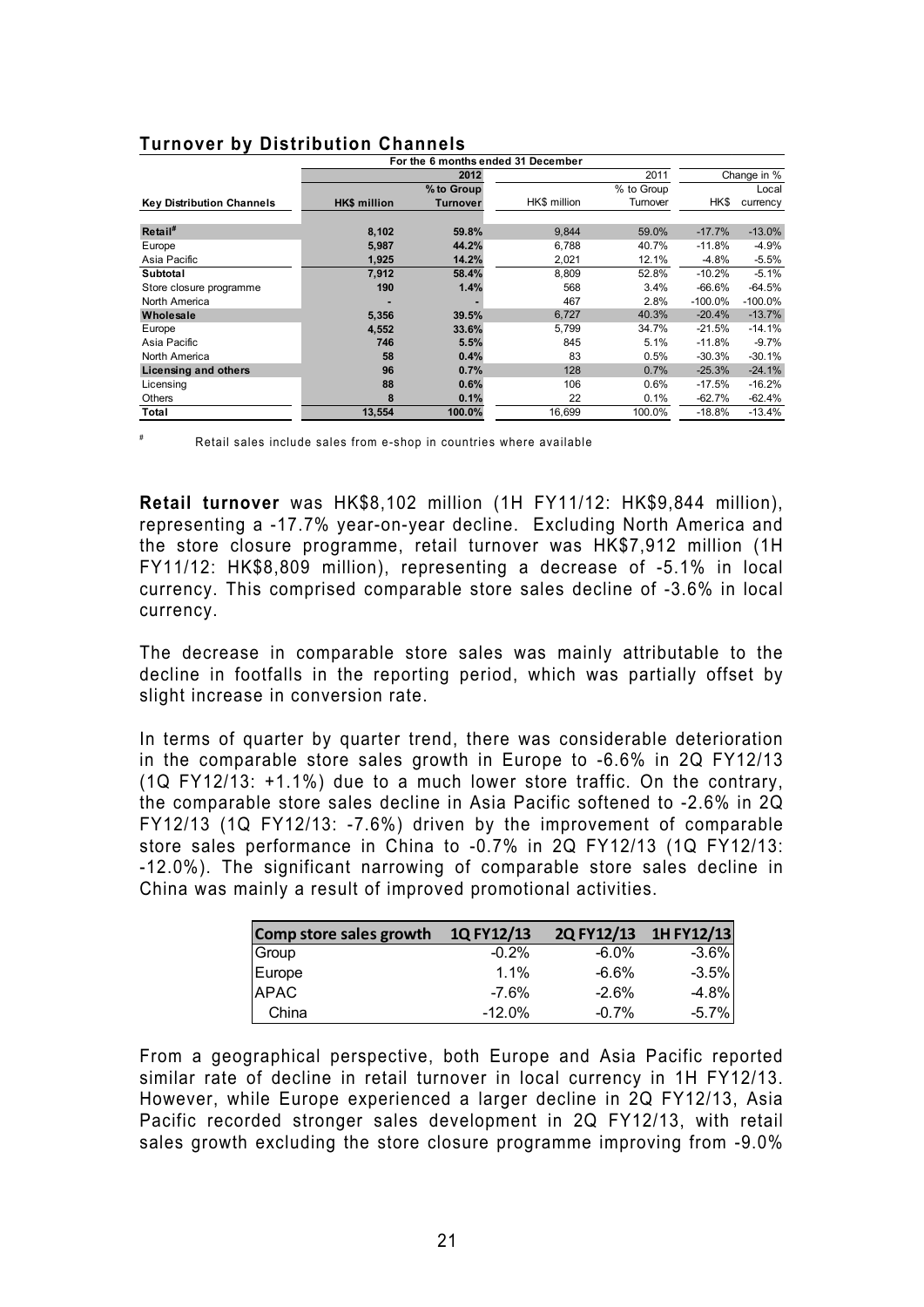in 1Q FY12/13 to -2.7% in local currency. This improvement was primarily driven by 5.2% local currency sales growth in China in 2Q FY12/13.

|                           |                         | For the 6 months ended 31 December |                |             |           |             |
|---------------------------|-------------------------|------------------------------------|----------------|-------------|-----------|-------------|
|                           |                         | 2012                               |                | 2011        |           | Change in % |
|                           |                         | % of Retail                        |                | % of Retail |           | Local       |
| <b>Countries</b>          | <b>HK\$ million</b>     | <b>Turnover</b>                    | HK\$ million   | Turnover    | HK\$      | currency    |
| <b>Europe</b>             | 5,987                   | 73.9%                              | 6,788          | 69.0%       | $-11.8%$  | $-4.9%$     |
| Germany                   | 3,608                   | 44.5%                              | 4,154          | 42.2%       | $-13.1%$  | $-6.4%$     |
| Benelux                   | 883                     | 10.9%                              | 1,038          | 10.5%       | $-14.8%$  | $-7.8%$     |
| Switzerland               | 484                     | 6.0%                               | 561            | 5.7%        | $-13.7%$  | $-6.8%$     |
| France                    | 397                     | 4.9%                               | 402            | 4.1%        | $-1.3%$   | 6.4%        |
| Austria                   | 397                     | 4.9%                               | 400            | 4.1%        | $-0.7%$   | 6.9%        |
| United Kingdom            | 94                      | 1.2%                               | 95             | 1.0%        | $-1.3%$   | 0.5%        |
| Finland                   | 71                      | 0.9%                               | 86             | 0.9%        | $-18.2%$  | $-11.4%$    |
| Denmark                   | 27                      | 0.3%                               | 26             | 0.3%        | 3.7%      | 12.3%       |
| Ireland                   | 8                       | 0.1%                               | 10             | 0.1%        | $-26.9%$  | $-21.4%$    |
| Sweden                    | 3                       | 0.0%                               | 2              | 0.0%        | 13.0%     | 23.1%       |
| Spain                     | $\overline{\mathbf{2}}$ | 0.0%                               | 3              | 0.0%        | $-3.9%$   | $-84.4%$    |
| Italy                     | $\overline{2}$          | 0.0%                               | $\overline{2}$ | 0.0%        | 0.6%      | 8.5%        |
| Others*                   | 11                      | 0.2%                               | 9              | 0.1%        | 21.7%     | 31.3%       |
| <b>Asia Pacific</b>       | 1,925                   | 23.8%                              | 2,021          | 20.5%       | $-4.8%$   | $-5.5%$     |
| China                     | 796                     | 9.8%                               | 789            | 8.0%        | 0.9%      | $-0.2%$     |
| Australia and New Zealand | 339                     | 4.2%                               | 388            | 3.9%        | $-12.8%$  | $-13.4%$    |
| Hong Kong                 | 250                     | 3.1%                               | 277            | 2.8%        | $-9.9%$   | $-9.9%$     |
| Singapore                 | 204                     | 2.5%                               | 216            | 2.2%        | $-5.3%$   | $-6.9%$     |
| Malaysia                  | 153                     | 1.9%                               | 143            | 1.5%        | 6.9%      | 7.5%        |
| Taiwan                    | 125                     | 1.6%                               | 154            | 1.6%        | $-18.5%$  | $-19.0%$    |
| Macau                     | 58                      | 0.7%                               | 54             | 0.5%        | 6.9%      | 6.9%        |
| Subtotal                  | 7,912                   | 97.7%                              | 8,809          | 89.5%       | $-10.2%$  | $-5.1%$     |
| Store closure programme   | 190                     | 2.3%                               | 568            | 5.8%        | $-66.6%$  | $-64.5%$    |
| <b>North America</b>      |                         |                                    | 467            | 4.7%        | $-100.0%$ | $-100.0\%$  |
| <b>United States</b>      |                         |                                    | 268            | 2.7%        | $-100.0%$ | $-100.0\%$  |
| Canada                    |                         |                                    | 199            | 2.0%        | $-100.0%$ | $-100.0%$   |
| Total                     | 8,102                   | 100.0%                             | 9,844          | 100.0%      | $-17.7%$  | $-13.0%$    |

#### **Retail Turnover by Countries**

Others' retail turnover represented retail turnover from e-shop in Czech Republic, Poland, Slovakia, Hungary, Slovenia, Latvia, Greece, Malta, Estonia and Portugal

The Group continued to expand its retail store network with strong emphasis on quality instead of quantity. During 1H FY12/13, excluding the store closure programme, our retail selling space grew 2.4% to 346,217 m<sup>2</sup> as at 31 December 2012. This increase was mainly driven by the 24.7% increase in retail selling space of outlets representing a net addition of 13 outlets, which is in line with the Group's strategy to establish a strong outlet network to improve inventory management across channels.

| Directly Managed Retail Stores by Store Types |  |  |  |
|-----------------------------------------------|--|--|--|
|-----------------------------------------------|--|--|--|

|                   |           |             | No. of POS |          |        | Net sales area (m <sup>2</sup> ) |             |           |          |            |  |
|-------------------|-----------|-------------|------------|----------|--------|----------------------------------|-------------|-----------|----------|------------|--|
|                   | As at     | vs 1-Jul-12 |            | As at    | Net    |                                  | vs 1-Jul-12 |           | As at    | Net change |  |
| Store types       | 31-Dec-12 | Opened      | Closed     | 1-Jul-12 | change | 31-Dec-12                        | Opened      | Closed    | 1-Jul-12 | (in %)     |  |
| Stores/concession | 954       | 57          | (62)       | 959      | (5)    | 309.494                          | 10.712      | (9.965)   | 308.747  | 0.2%       |  |
| counters          |           |             |            |          |        |                                  |             |           |          |            |  |
| Outlets           | 80        | 17          | (4)        | 67       | 13     | 36.723                           | 10.056      | (2, 771)  | 29.438   | 24.7%      |  |
| Sub-total         | 1.034     | 74          | (66)       | 1.026    | 8      | 346.217                          | 20.768      | (12, 736) | 338.185  | 2.4%       |  |
| Store closure     | 26        |             | (14)       | 40       |        |                                  |             |           | 23.124   | $-34.5%$   |  |
| programme         |           | -           |            |          | (14)   | 15.143                           | -           | (7.981)   |          |            |  |
| Total             | 1.060     | 74          | (80)       | 1.066    | (6)    | 361.360                          | 20.768      | (20.717)  | 361.309  | 0.0%       |  |
|                   |           |             |            |          |        |                                  |             |           |          |            |  |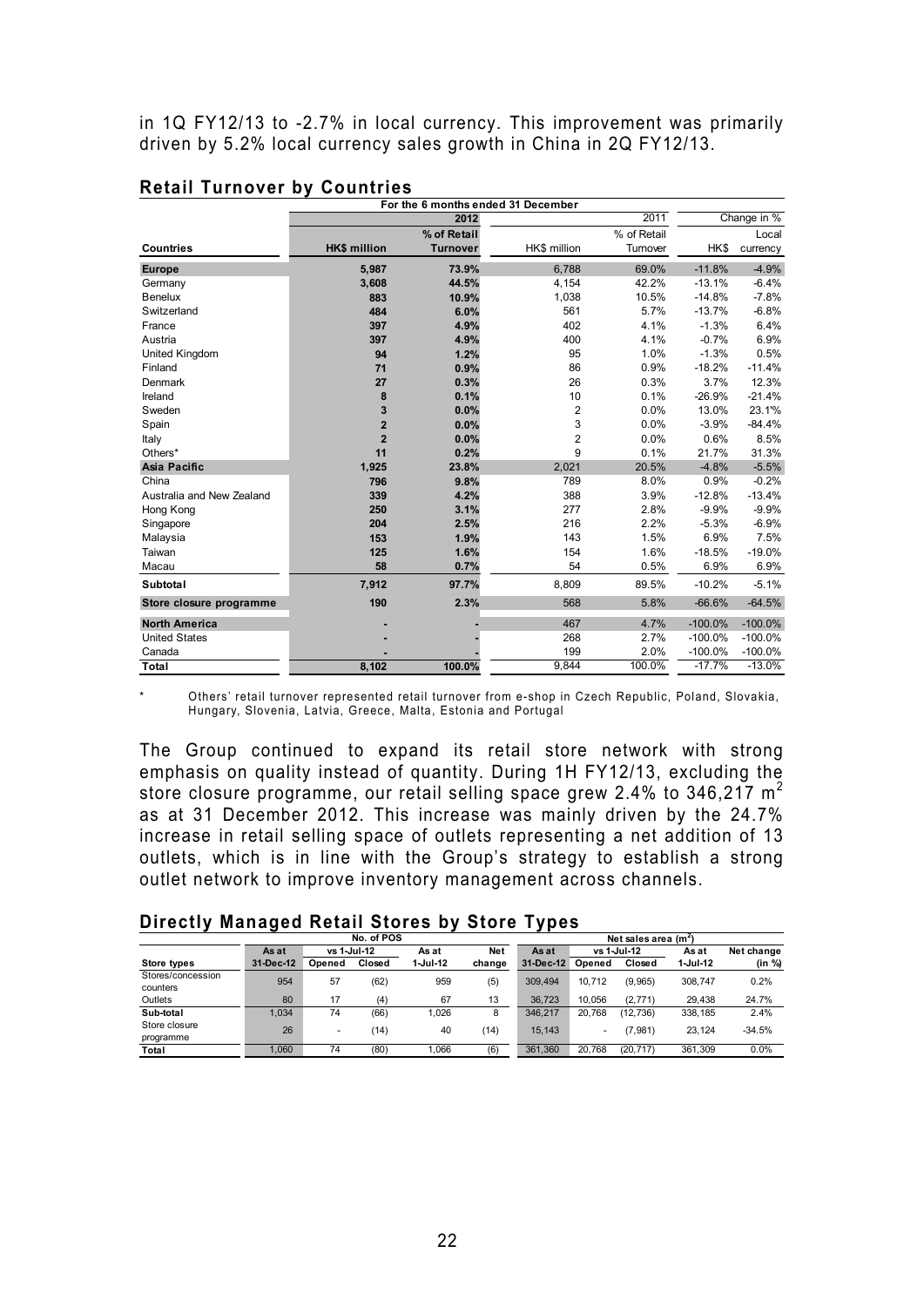## **Directly Managed Retail Stores by Countries**

|                          |                |                |           |                 |                | As at 31 December 2012 |
|--------------------------|----------------|----------------|-----------|-----------------|----------------|------------------------|
|                          |                | Net opened     | Net sales | Net change in   | No. of comp    | Comp-store             |
| <b>Countries</b>         | No. of stores  | stores*        | area $m2$ | net sales area* | stores         | sales growth           |
| <b>Europe</b>            | 368            | 10             | 227,770   | 2.6%            | 200            | $-3.5%$                |
| Germany**                | 164            | 5              | 126,008   | 3.1%            | 90             | $-3.9%$                |
| Netherlands              | 52             | 3              | 20,684    | 4.4%            | 23             | $-10.9%$               |
| Switzerland              | 39             |                | 17,738    | 3.7%            | 27             | $-5.4%$                |
| France                   | 35             | 1              | 17,585    | 1.5%            | 24             | $-0.8%$                |
| Belgium                  | 29             |                | 18,289    | 0.2%            | 8              | 10.5%                  |
| <b>United Kingdom</b>    | 23             |                | 4,573     | 0.0%            | 13             | 8.9%                   |
| Austria                  | 17             | 1              | 17.455    | 5.4%            | 9              | $-3.8%$                |
| Finland                  | 6              |                | 3,850     | $-13.6%$        | 4              | $-7.0%$                |
| Luxembourg               | $\overline{c}$ |                | 1,149     |                 |                | $-11.7%$               |
| Ireland                  |                | (1)            | 439       | $-9.1%$         |                | $-12.9%$               |
| Asia Pacific             | 666            | (2)            | 118,447   | 1.9%            | 242            | $-4.8%$                |
| China                    | 371            | 27             | 59,460    | 3.7%            | 82             | $-5.7\%$               |
| Australia                | 125            | (31)           | 16.324    | $-8.6%$         | 67             | $-2.7%$                |
| Taiwan                   | 83             | (2)            | 8,445     | $-2.3%$         | 51             | $-16.0%$               |
| Malaysia                 | 34             | $\overline{2}$ | 12.445    | 7.9%            | 15             | $-6.0\%$               |
| Singapore                | 23             |                | 8,932     | 2.6%            | 14             | $-8.5%$                |
| Hong Kong                | 16             |                | 8,383     | 8.6%            | 6              | 6.0%                   |
| New Zealand              | 10             | (1)            | 2,271     | $-18.5%$        | 5              | 2.6%                   |
| Macau                    | 4              | 1              | 2,187     | 28.6%           | $\overline{2}$ | 11.1%                  |
| Subtotal                 | 1,034          | 8              | 346,217   | 2.4%            | 442            | $-3.6%$                |
| Store closure programme^ | 26             | (14)           | 15,143    | $-34.5%$        | n.a.           | n.a.                   |
| Total                    | 1,060          | (6)            | 361,360   | 0.0%            | 442            | $-3.6%$                |

\* Net change from 30 June 2012

All e-shops within Europe are shown as 1 comparable store in Germany

2 out of the 33 stores included under the store closure programme FY09/10 were closed for the six months ended 31 December 2012 and 12 out of the 80 stores included under the store closure programme FY10/11 were closed for the six months ended 31 December 2012

n.a. Not applicable

## **Retail Performance Scorecard**

|                                              | For the 6 months ended 31 December |              |         |  |  |
|----------------------------------------------|------------------------------------|--------------|---------|--|--|
|                                              |                                    | 2012         | 2011    |  |  |
|                                              | <b>Total excluding</b>             |              |         |  |  |
|                                              | North America and                  |              |         |  |  |
|                                              | store closure                      |              |         |  |  |
|                                              | programme                          | <b>Total</b> | Total   |  |  |
| Year-on-year local currency turnover growth  | $-5.1%$                            | $-13.0%$     | $-5.0%$ |  |  |
| Segment EBIT margin                          | 1.4%                               | 1.1%         | 6.0%    |  |  |
| No. of Esprit POS                            | 1.034                              | 1.060        | 1.168   |  |  |
| Esprit net sales area $(m^2)$                | 346.217                            | 361.360      | 403.140 |  |  |
| Year-on-year change in Esprit net sales area | 6.2%                               | $-10.4%$     | 2.1%    |  |  |
| Comparable store sales growth                | $-3.6%$                            | $-3.6%$      | $-4.6%$ |  |  |

**Wholesale turnover** was HK\$5,356 million (1H FY11/12: HK\$6,727 million), representing a -20.4% decrease (-13.7% in local currency). This decline was mainly due to a combination of factors: i) a decline in order intakes from wholesale customers who are experiencing similar macro and company specific issues as the Group's own retail operation; ii) a -9.0% year-on-year decrease in controlled wholesale space, mostly in identity corners (-22.3% year-on-year decrease); and iii) the impact of the wholesale support initiatives including accepting return of inventory and offering higher discounts.

Nonetheless, we observed a narrowing of the rate of the decline in wholesale turnover, which improved from -17.1% in 1Q FY12/13 to -8.2% in 2Q FY12/13 in local currency. This improvement is attributable to the better order intakes from those key accounts who received the support measures.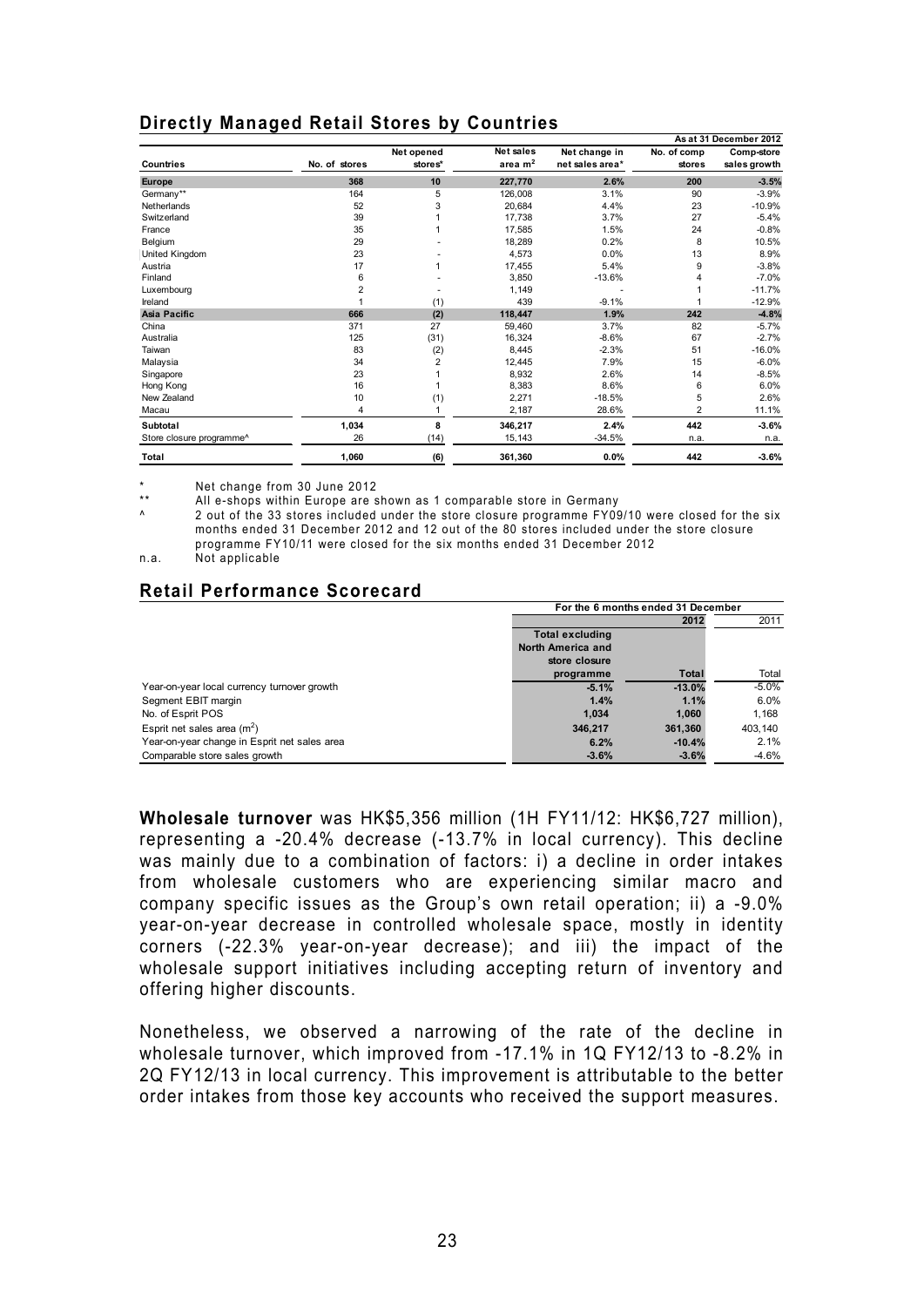|  | <b>Wholesale Turnover by Countries</b> |
|--|----------------------------------------|
|  |                                        |

|                      |                     |                 | For the 6 months ended 31 December |                |            |             |
|----------------------|---------------------|-----------------|------------------------------------|----------------|------------|-------------|
|                      |                     | 2012            |                                    | 2011           |            | Change in % |
|                      |                     | % of Wholesale  |                                    | % of Wholesale |            | Local       |
| <b>Countries</b>     | <b>HK\$ million</b> | <b>Turnover</b> | HK\$ million                       | Turnover       | HK\$       | currency    |
| <b>Europe</b>        | 4,552               | 85.0%           | 5,799                              | 86.2%          | $-21.5%$   | $-14.1%$    |
| Germany*             | 2,327               | 43.4%           | 2,833                              | 42.1%          | $-17.9%$   | $-9.9%$     |
| Benelux              | 796                 | 14.9%           | 1,044                              | 15.5%          | $-23.7%$   | $-15.8%$    |
| Scandinavia          | 459                 | 8.6%            | 614                                | 9.1%           | $-25.2%$   | $-20.7%$    |
| France               | 436                 | 8.1%            | 597                                | 8.9%           | $-26.8%$   | $-19.2%$    |
| Austria              | 191                 | 3.6%            | 280                                | 4.2%           | $-31.9%$   | $-25.1%$    |
| Switzerland          | 117                 | 2.2%            | 152                                | 2.2%           | $-22.2%$   | $-14.1%$    |
| Spain                | 98                  | 1.8%            | 108                                | 1.6%           | $-9.6%$    | $-0.5%$     |
| Italy                | 80                  | 1.5%            | 126                                | 1.9%           | $-36.3%$   | $-29.7%$    |
| United Kingdom       | 38                  | 0.7%            | 32                                 | 0.5%           | 16.4%      | 17.1%       |
| Portugal             | 6                   | 0.1%            | 6                                  | 0.1%           | $-1.8%$    | 7.5%        |
| Ireland              | 4                   | 0.1%            | $\overline{7}$                     | 0.1%           | $-37.2%$   | $-31.2%$    |
| <b>Asia Pacific</b>  | 746                 | 13.9%           | 845                                | 12.6%          | $-11.8%$   | $-9.7%$     |
| China                | 462                 | 8.6%            | 610                                | 9.1%           | $-24.2%$   | $-25.0%$    |
| Macau**              | 267                 | 5.0%            | 215                                | 3.2%           | 23.9%      | 35.2%       |
| Australia            | 17                  | 0.3%            | 20                                 | 0.3%           | $-17.3%$   | $-17.3%$    |
| <b>North America</b> | 58                  | 1.1%            | 83                                 | 1.2%           | $-30.3%$   | $-30.1%$    |
| Canada               | 58                  | 1.1%            | 81                                 | 1.2%           | $-28.5%$   | $-28.6%$    |
| <b>United States</b> |                     |                 | $\overline{2}$                     | 0.0%           | $-100.0\%$ | $-100.0\%$  |
| <b>Total</b>         | 5,356               | 100.0%          | 6,727                              | 100.0%         | $-20.4%$   | $-13.7%$    |

Germany wholesale sales includes sales to other European countries mainly Russia, Czech Republic, Poland, Ukraine and Bulgaria

Macau sales includes wholesale sales to other countries mainly Colombia, Chile and the Middle East

In Europe, the Group recorded a -14.1% decline in wholesale turnover in local currency. In Asia Pacific, the situation was mixed. On one hand, the Group recorded 35.2% robust wholesale turnover growth in local currency in Macau, which represented 5.0% of the Group's wholesale turnover. Macau serves as a wholesale hub for country franchisees in Asia Pacific as well as other countries, including mainly Colombia (+67.8%), Chile (+45.2%) and the Middle East (+406.2%). On the other hand, we experienced a -25.0% local currency decrease in wholesale turnover in China. The reasons that led to the disappointing wholesale sales in China are similar to those described above for the overall performance of wholesale turnover.

In 1H FY12/13, a total of 694 new controlled wholesale POS were opened, comprising 128 partnership stores, 358 shop-in-stores and 208 identity corners. The majority of these new stores are located in Germany, Belgium, France and China. Simultaneously, the Group lost controlled wholesale space as a result of the dropping out of customers. As a consequence, total controlled wholesale space was  $614,618$  m<sup>2</sup> as at 31 December 2012, representing a -9.0% year-on-year decline or a -5.9% decline from 30 June 2012.

|                                                     | For the 6 months ended 31 December |           |  |
|-----------------------------------------------------|------------------------------------|-----------|--|
|                                                     | 2012                               | 2011      |  |
| Year-on-year local currency turnover growth         | $-13.7%$                           | $-16.7\%$ |  |
| Segment EBIT margin                                 | 12.8%                              | 18.6%     |  |
| No. of Esprit controlled space POS                  | 9.958                              | 11.321    |  |
| Esprit controlled space area $(m2)$                 | 614.618                            | 675.156   |  |
| Year-on-year change in Esprit controlled space area | $-9.0%$                            | $-6.5%$   |  |

#### **Wholesale Performance Scorecard**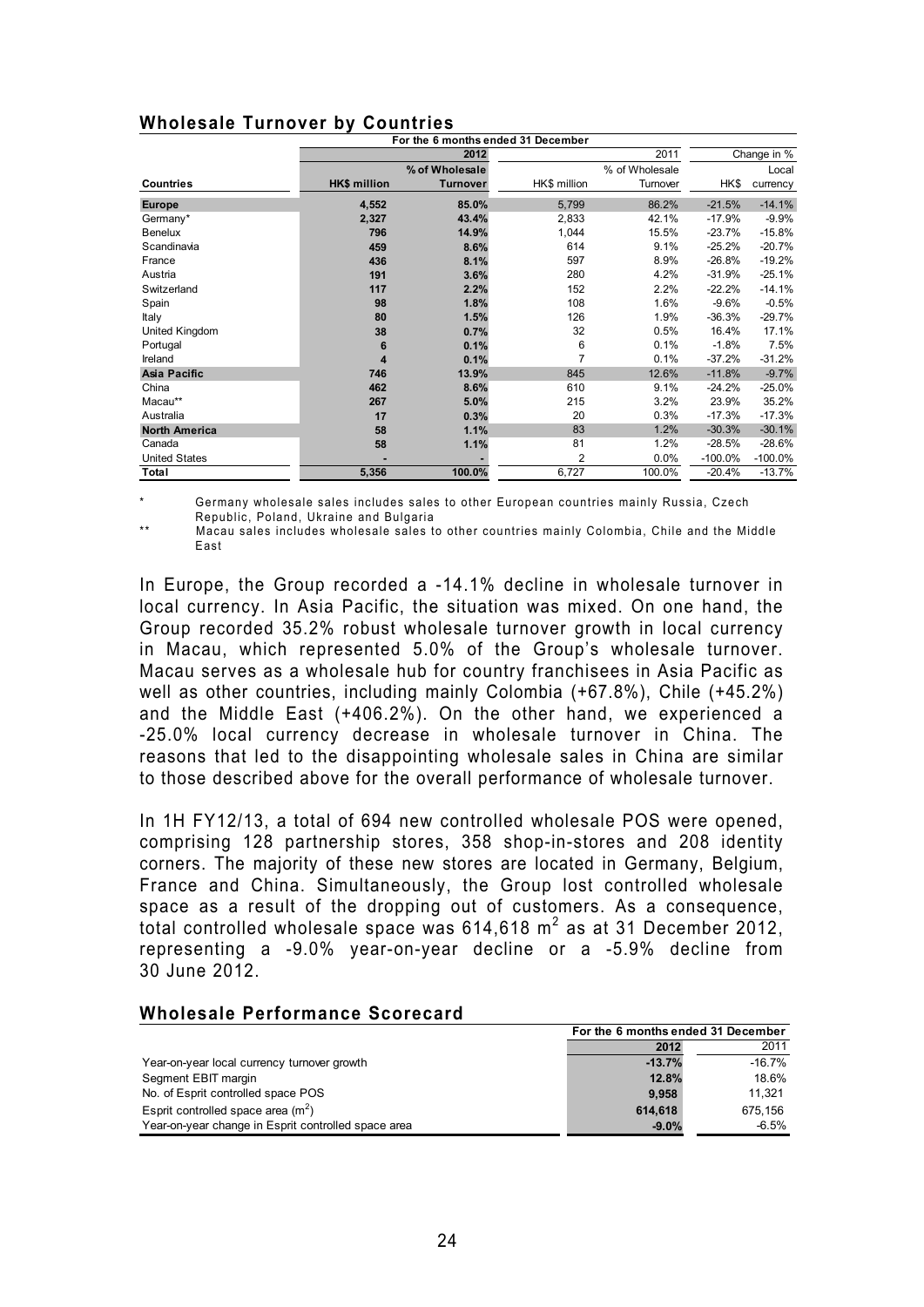|                            |        |                     |                          |           |                          |                          |                         |           | As at 31 December 2012 |                  |                          |                          |        |                  |                          |           |
|----------------------------|--------|---------------------|--------------------------|-----------|--------------------------|--------------------------|-------------------------|-----------|------------------------|------------------|--------------------------|--------------------------|--------|------------------|--------------------------|-----------|
|                            |        |                     | Franchise stores**       |           |                          |                          | Shop-in-stores**        |           |                        |                  | Identity corners**       |                          |        |                  | Total**                  |           |
|                            |        |                     |                          | year-on-  |                          |                          |                         | year-on-  |                        |                  |                          | year-on-                 |        |                  |                          | year-on-  |
|                            |        |                     |                          | year      |                          |                          |                         | year      |                        |                  |                          | year                     |        |                  |                          | year      |
|                            |        |                     | year-on-year change in   |           |                          |                          | year-on-year change in  |           |                        |                  | year-on-year change in   |                          |        |                  | vear-on-vear             | change in |
|                            | No. of | <b>Net sales</b>    | net change in            | net sales | No. of                   | <b>Net sales</b>         | net change in net sales |           | No. of                 | <b>Net sales</b> | net change in net sales  |                          | No. of | <b>Net sales</b> | net change in            | net sales |
| Countries                  | stores | area m <sup>2</sup> | no. of stores            | area      | stores                   | area $m2$                | no. of stores           | area      | stores                 | area $m2$        | no. of stores            | area                     | stores | area $m2$        | no. of stores            | area      |
| <b>Esprit Europe</b>       | 992    | 249,325             | (69)                     | $-5.5%$   | 4,426                    | 168.012                  | (314)                   | $-7.5%$   | 3.494                  | 74,025           | (856)                    | $-22.3%$                 | 8,912  | 491,362          | (1, 239)                 | $-9.1%$   |
| Germany***                 | 375    | 101,679             | (21)                     | $-4.8%$   | 3,418                    | 135,004                  | (224)                   | $-7.5%$   | 1,985                  | 37,551           | (387)                    | $-17.2%$                 | 5,778  | 274,234          | (632)                    | $-8.0%$   |
| Benelux                    | 161    | 51,385              | (3)                      | $-0.1%$   | 158                      | 6,631                    | (9)                     | $-5.0%$   | 459                    | 11,083           | (174)                    | $-32.4%$                 | 778    | 69,099           | (186)                    | $-7.6%$   |
| France                     | 164    | 29.284              | (27)                     | $-13.9%$  | 353                      | 8,237                    | (38)                    | $-8.7%$   | 257                    | 7.072            | (64)                     | $-21.8%$                 | 774    | 44,593           | (129)                    | $-14.4%$  |
| Sweden                     | 73     | 22,937              | (4)                      | $-6.9%$   |                          | $\overline{\phantom{a}}$ | (1)                     | $-100.0%$ | 64                     | 1,389            | (35)                     | $-30.3%$                 | 137    | 24,326           | (40)                     | $-8.8%$   |
| Austria                    | 76     | 13,237              | (4)                      | $-8.3%$   | 90                       | 3,210                    | (26)                    | $-19.3%$  | 70                     | 1,807            | (42)                     | $-38.2%$                 | 236    | 18,254           | (72)                     | $-14.5%$  |
| Italy                      | 46     | 8,824               | (2)                      | $-7.1%$   | 29                       | 1,034                    | (10)                    | $-38.2%$  | 161                    | 2,701            | (59)                     | $-43.3%$                 | 236    | 12,559           | (71)                     | $-21.2%$  |
| Finland                    | 29     | 8,117               | 5                        | 21.0%     | 91                       | 4,192                    | (7)                     | $-11.2%$  | 273                    | 7,004            | (40)                     | $-17.1%$                 | 393    | 19,313           | (42)                     | $-2.8%$   |
| Switzerland                | 31     | 5,445               | (13)                     | $-32.9%$  | 60                       | 3,029                    | 11                      | 14.5%     | 40                     | 795              | (24)                     | $-36.5%$                 | 131    | 9,269            | (26)                     | $-22.8%$  |
| Denmark                    | 19     | 5,274               | $\overline{2}$           | 26.7%     |                          | 25                       | (2)                     | $-70.9%$  | 42                     | 1,105            | (69)                     | $-57.7%$                 | 62     | 6,404            | (69)                     | $-6.6%$   |
| Spain                      |        | 1,771               |                          | $-11.6%$  | 204                      | 5,786                    | (5)                     | 1.4%      | 58                     | 1,680            | 41                       | 270.0%                   | 273    | 9,237            | 37                       | 13.2%     |
| Portugal                   |        | 569                 | $\overline{\phantom{a}}$ | 0.0%      | $\overline{\phantom{a}}$ |                          |                         |           | 5                      | 85               |                          |                          |        | 654              | $\overline{\phantom{a}}$ |           |
| United Kingdom             |        | 370                 | (1)                      | $-37.2%$  | 12                       | 473                      |                         | 12.1%     | 72                     | 1,627            | (1)                      | $-4.7%$                  | 87     | 2,470            | (1)                      | $-9.2%$   |
| Norway                     |        | 240                 | (1)                      | $-46.1%$  |                          |                          |                         |           |                        |                  | (2)                      | $-100.0%$                |        | 240              | (3)                      | $-51.5%$  |
| Ireland                    |        | 193                 | (1)                      | $-48.5%$  | 10                       | 391                      | (4)                     | $-19.0%$  | 8                      | 126              |                          | $-27.2%$                 | 19     | 710              | (5)                      | $-31.1%$  |
| <b>Esprit Asia Pacific</b> | 943    | 120.731             | (91)                     | $-7.6%$   | 103                      | 2.525                    | (33)                    | $-31.8%$  |                        |                  |                          | $\overline{\phantom{a}}$ | 1.046  | 123,256          | (124)                    | $-8.3%$   |
| China                      | 611    | 78,374              | (103)                    | $-11.2%$  |                          |                          |                         |           |                        |                  |                          |                          | 611    | 78,374           | (103)                    | $-11.2%$  |
| The Middle East            | 42     | 10,971              | (2)                      | $-9.1%$   |                          |                          |                         |           |                        |                  |                          |                          | 42     | 10,971           | (2)                      | $-9.1%$   |
| Thailand                   | 92     | 7,061               | 4                        | 12.7%     |                          |                          |                         |           |                        |                  |                          |                          | 92     | 7,061            | $\overline{\bf{4}}$      | 12.7%     |
| India                      | 64     | 7,027               | $\overline{\phantom{a}}$ | $-3.8%$   |                          |                          |                         |           |                        |                  |                          |                          | 64     | 7,027            |                          | $-3.8%$   |
| Philippines                | 24     | 3,026               |                          | 20.5%     |                          |                          |                         |           |                        |                  |                          |                          | 24     | 3,026            | $\overline{7}$           | 20.5%     |
| Australia                  |        |                     |                          |           | 18                       | 674                      | (37)                    | $-65.2%$  |                        |                  |                          |                          | 18     | 674              | (37)                     | $-65.2%$  |
| Others                     | 110    | 14,272              | 3                        | 0.1%      | 85                       | 1,851                    |                         | 5.1%      |                        |                  | $\overline{\phantom{a}}$ |                          | 195    | 16,123           |                          | 0.6%      |
| Total                      | 1,935  | 370,056             | (160)                    | $-6.2%$   | 4,529                    | 170,537                  | (347)                   | $-8.0\%$  | 3,494                  | 74,025           | (856)                    | $-22.3%$                 | 9,958  | 614,618          | (1, 363)                 | $-9.0%$   |

## **Wholesale Distribution Channel by Countries (controlled space only) – Movement since 31 December 2011**

#### **Wholesale Distribution Channel by Regions (controlled space only) – Movement since 30 June 2012**

|                      |        |                     |                    |           |        |                     |            |            |                    |                     |            |           |         |                     | As at 31 December 2012 |            |
|----------------------|--------|---------------------|--------------------|-----------|--------|---------------------|------------|------------|--------------------|---------------------|------------|-----------|---------|---------------------|------------------------|------------|
|                      |        |                     | Franchise stores** |           |        | Shop-in-stores**    |            |            | Identity corners** |                     |            |           | Total** |                     |                        |            |
|                      |        |                     |                    | Net       |        |                     |            | <b>Net</b> |                    |                     |            | Net       |         |                     |                        | <b>Net</b> |
|                      |        |                     |                    | change in |        |                     |            | change in  |                    |                     |            | change in |         |                     |                        | change in  |
|                      | No. of | Net sales           | Net opened         | net sales | No. of | Net sales           | Net opened | net sales  | No. of             | Net sales           | Net opened | net sales | No. of  | Net sales           | Net opened             | net sales  |
| Regions              | stores | area m <sup>2</sup> | stores*            | area      | stores | area m <sup>2</sup> | stores*    | area*      | stores             | area m <sup>2</sup> | stores*    | area*     | stores  | area m <sup>2</sup> | stores*                | area*      |
| <b>Esprit Europe</b> | 992    | 249.325             | (41)               | $-4.4%$   | 4.426  | 168,012             | (207)      | $-5.0%$    | 3,494              | 74,025              | (573)      | $-16.2%$  | 8.912   | 491.362             | (821)                  | $-6.6%$    |
| Esprit Asia Pacific  | 943    | 120,731             | (39)               | $-3.3%$   | 103    | 2,525               |            | $-11.5%$   |                    |                     |            |           | 1.046   | 123,256             | (47)                   | $-3.5%$    |
| Total                | 1.935  | 370.056             | (80)               | $-4.0%$   | 4.529  | 170.537             | (215)      | $-5.1%$    | 3.494              | 74.025              | (573)      | $-16.2%$  | 9.958   | 614.618             | (868)                  | $-5.9%$    |

\* Net change from 30 June 2012 \*\* Excludes Red Earth and salon

\*\*\* Germany controlled space wholesale POS include controlled space wholesale POS in countries outside Germany, mainly Russia, Czech Republic, Poland, Bulgaria and Greece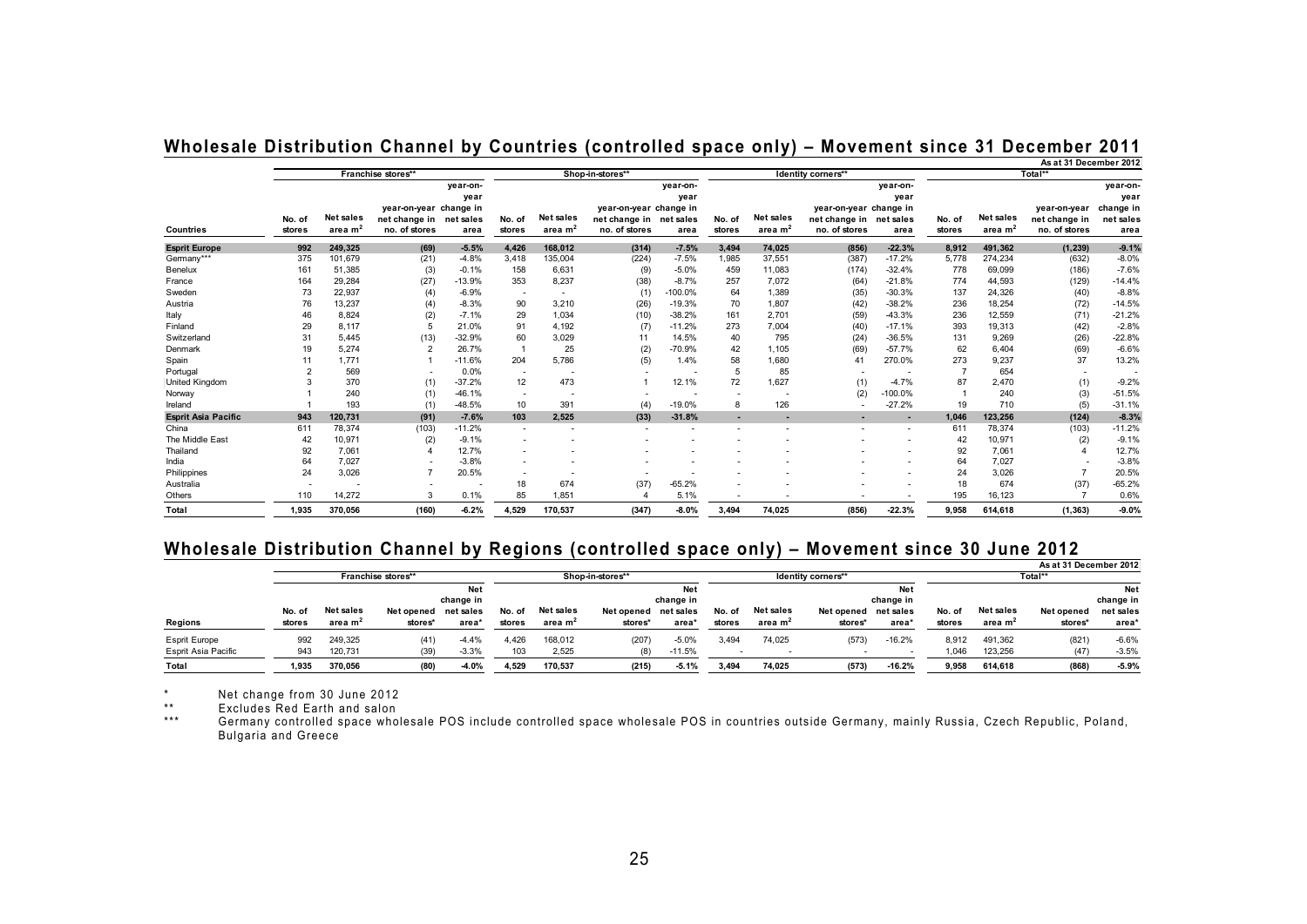In terms of licensing operation, we concentrate our efforts in the core of the Esprit brand. Hence, we have optimised the licence portfolio by focusing on licences that are consistent with the core brand while terminating brand-dilutive licences. Consequently, **licensing turnover** decreased by -17.5% (-16.2% in local currency) to HK\$88 million (1H FY11/12: HK\$106 million)

Notable highlights in the first half of the financial year were the launch of a new fragrance, "Simply You", and the international press launch of the Esprit Home 2013 collection. These launches were two milestones in driving one coherent brand message to the Esprit end-consumer across diverse touchpoints to further strengthen the brand. For instance, with the introduction of "Simply You", fragrance and fashion were combined for the first time, leveraging Christy Turlington as the brand ambassador in the marketing communication and media campaigns. With the launch of Esprit Home 2013 collection, the look and feel of the collection as well as all the communication is fully aligned with the Esprit Brand communication theme of 2013 – "Travel in style, travel in company".

## **Turnover by Geographies**

|                           |                     | For the 6 months ended 31 December |              |            |          |             |
|---------------------------|---------------------|------------------------------------|--------------|------------|----------|-------------|
|                           |                     | 2012                               |              | 2011       |          | Change in % |
|                           |                     | % to Group                         |              | % to Group |          | Local       |
| Countries#                | <b>HK\$ million</b> | <b>Turnover</b>                    | HK\$ million | Turnover   | HK\$     | currency    |
|                           |                     |                                    |              |            |          |             |
| <b>Europe</b>             | 10,555              | 77.9%                              | 12,603       | 75.5%      | $-16.2%$ | $-9.1%$     |
| Germany* $\#$ ##          | 5,943               | 43.9%                              | 6,996        | 41.9%      | $-15.0%$ | $-7.8%$     |
| Benelux*                  | 1,687               | 12.4%                              | 2,089        | 12.5%      | $-19.2%$ | $-11.7%$    |
| France                    | 833                 | 6.3%                               | 999          | 6.0%       | $-16.5%$ | $-8.8%$     |
| Switzerland               | 601                 | 4.4%                               | 713          | 4.3%       | $-15.6%$ | $-8.3%$     |
| Austria                   | 588                 | 4.3%                               | 680          | 4.1%       | $-13.5%$ | $-6.2%$     |
| Scandinavia               | 560                 | 4.1%                               | 728          | 4.3%       | $-23.2%$ | $-18.3%$    |
| United Kingdom            | 132                 | 1.0%                               | 127          | 0.8%       | 3.2%     | 4.7%        |
| Spain                     | 100                 | 0.7%                               | 111          | 0.7%       | $-9.5%$  | $-11.2%$    |
| Italy                     | 82                  | 0.6%                               | 128          | 0.8%       | $-35.7%$ | $-29.2%$    |
| Ireland                   | 12                  | 0.1%                               | 17           | 0.1%       | $-30.9%$ | $-25.1%$    |
| Portugal                  | 6                   | 0.0%                               | 6            | 0.0%       | $-0.1%$  | 9.3%        |
| Others                    | 11                  | 0.1%                               | 9            | 0.0%       | 18.9%    | 28.7%       |
| <b>Asia Pacific</b>       | 2,679               | 19.8%                              | 2,888        | 17.3%      | $-7.2%$  | $-7.2%$     |
| China**                   | 1,266               | 9.4%                               | 1,411        | 8.5%       | $-10.3%$ | $-11.2%$    |
| Australia and New Zealand | 356                 | 2.6%                               | 408          | 2.4%       | $-13.0%$ | $-13.6%$    |
| Macau###                  | 325                 | 2.4%                               | 269          | 1.6%       | 20.5%    | 28.8%       |
| Hong Kong                 | 250                 | 1.9%                               | 287          | 1.7%       | $-12.8%$ | $-12.8%$    |
| Singapore                 | 204                 | 1.5%                               | 216          | 1.3%       | $-5.3%$  | $-6.9%$     |
| Malaysia                  | 153                 | 1.1%                               | 143          | 0.9%       | 6.9%     | 7.5%        |
| Taiwan                    | 125                 | 0.9%                               | 154          | 0.9%       | $-18.5%$ | $-19.0%$    |
| Subtotal                  | 13,234              | 97.7%                              | 15,491       | 92.8%      | $-14.6%$ | $-8.8%$     |
| Store closure programme   | 190                 | 1.4%                               | 568          | 3.4%       | $-66.6%$ | $-64.5%$    |
| <b>North America</b>      | 130                 | 0.9%                               | 640          | 3.8%       | $-79.7%$ | $-79.6%$    |
| United States*            | 72                  | 0.5%                               | 360          | 2.1%       | $-80.1%$ | $-80.0%$    |
| Canada                    | 58                  | 0.4%                               | 280          | 1.7%       | $-79.2%$ | $-79.3%$    |
| Total                     | 13,554              | 100.0%                             | 16,699       | 100.0%     | $-18.8%$ | $-13.4%$    |

#### **Turnover by Countries**

#

# Country as a whole includes retail, wholesale and licensing operations<br># Germany sales include wholesale sales to other European countries mainly Russia, Czech Republic,

Poland, Ukraine and Bulgaria<br>
### Macau sales include wholesale sales to other countries mainly Colombia, Chile and the Middle East

\* Includes licensing

Includes salon

From a regional perspective, a larger decline in turnover was recorded in Europe than in Asia Pacific. This was due to weaker wholesale sales performance in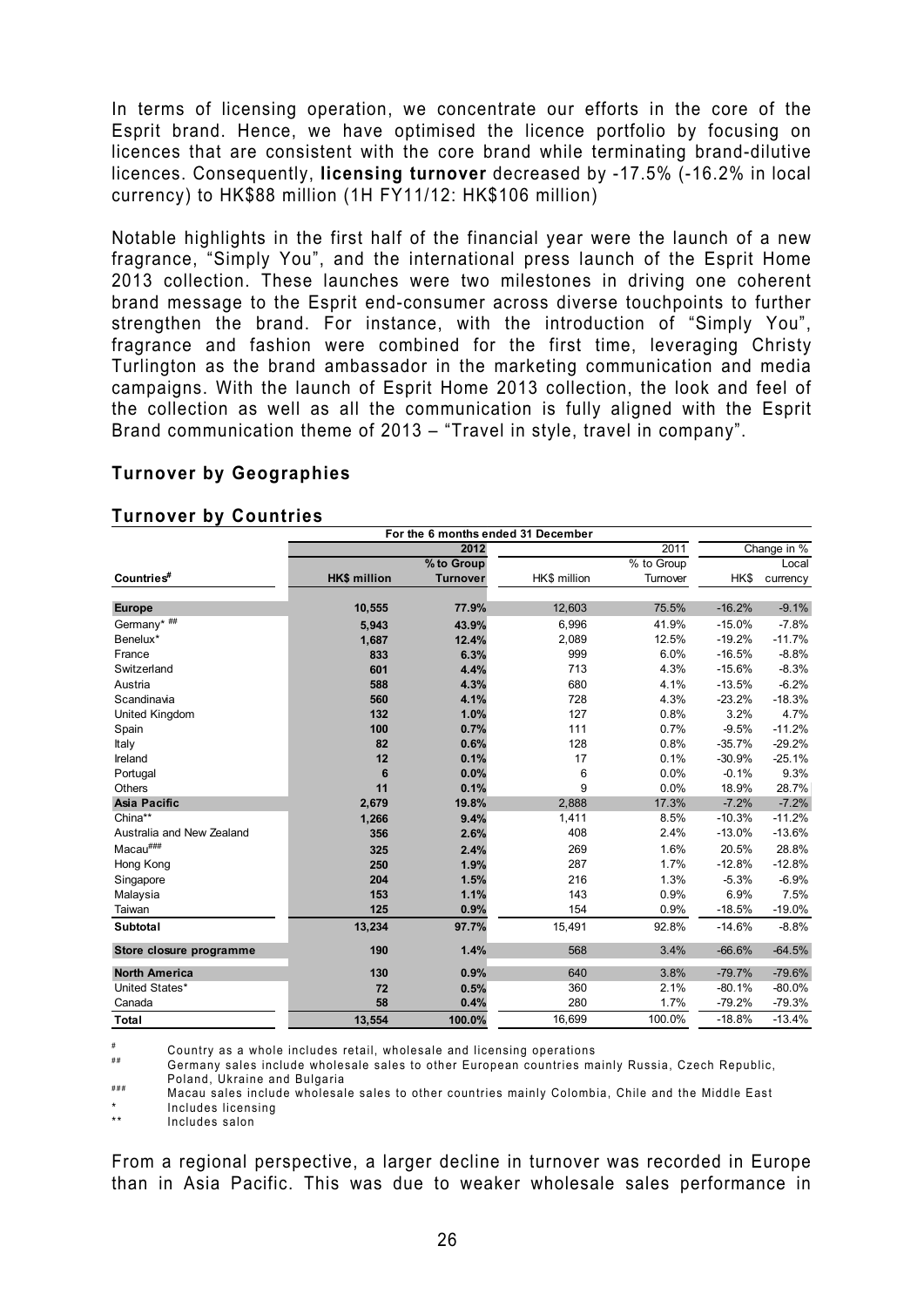Europe, which has a higher proportion of wholesale turnover. The negative impact of currency exchange rate has also had a larger effect on our European figures.

Nonetheless, excluding the store closure programme, the improved wholesale sales performance in the second quarter resulted in a narrowing of the rate of turnover decline in Europe from -17.7% in 1Q FY12/13 to -7.7% in 2Q FY12/13 in local currency.

In Asia Pacific, the turnover decline was mainly attributable to the -11.2% local currency sales decline in China, which was primarily a result of -25.0% wholesale turnover decline in local currency while retail turnover remained largely flat yearon-year. Meanwhile, our management team in China is focusing on improving the quality and productivity of our distribution channels and hence, the pace of expansion may be slower than planned depending on sales performance.

As for North America, the -79.6% local currency turnover decline was mainly due to our decision to divest the North American operations last year. The remaining turnover from North America of HK\$130 million in 1H FY12/13 mainly represents turnover from licensing which was HK\$72 million (1H FY11/12: HK\$90 million) plus turnover from the wholesale operation, which will cease to operate.

## **Profitability**

|                                 | 1HFY12/13    |              | 1H FY11/12 Change in % |
|---------------------------------|--------------|--------------|------------------------|
|                                 | HK\$ million | HK\$ million | HK\$                   |
| <b>Turnover</b>                 | 13,554       | 16,699       | $-18.8%$               |
| Cost of goods sold              | (6, 644)     | (8,208)      | $-19.0\%$              |
| <b>Gross profit</b>             | 6,910        | 8,491        | $-18.6%$               |
| <b>Gross profit margin</b>      | 51.0%        | 50.8%        | $+0.2%$ pt             |
| <b>Total operating expenses</b> | (7, 175)     | (7,704)      | $-6.9%$                |
| <b>Operating (loss)/profit</b>  | (265)        | 787          | $-133.6%$              |
| Net (loss)/ profit              | (465)        | 555          | $-183.7%$              |

### **Consolidated Income Statement**

In order to provide a more meaningful comparison, an adjusted consolidated income statement, which excludes the impact of the divestment of the North American operations and the store closure programme, is provided below.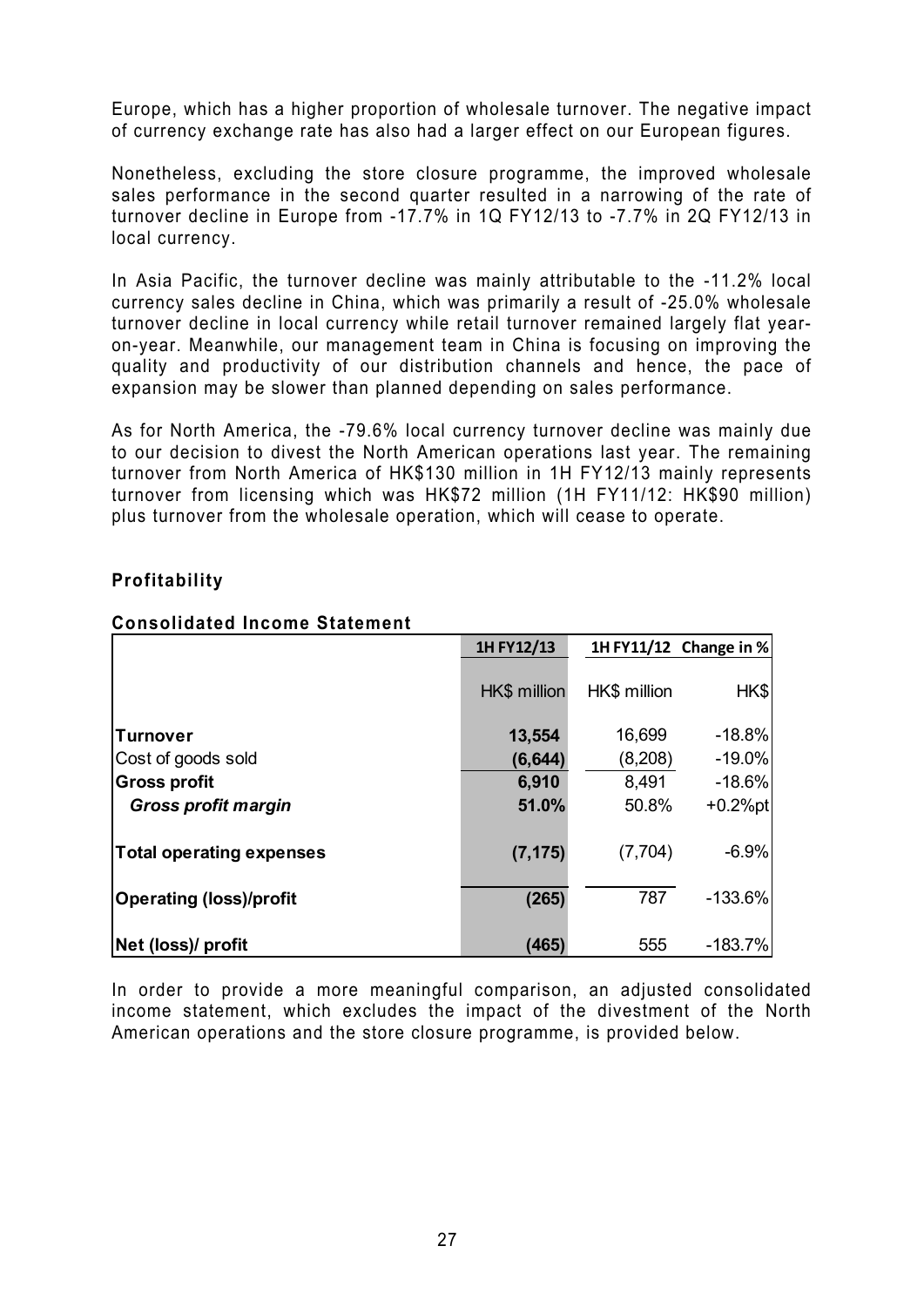## **Adjusted Consolidated Income Statement**

*(excluding North American operations and store closure programme)* 

|                                                              | 1H FY12/13            | 1H FY11/12 Change in % |                               |  |
|--------------------------------------------------------------|-----------------------|------------------------|-------------------------------|--|
|                                                              | HK\$ million          | HK\$ million           | H K \$                        |  |
| <b>Turnover</b>                                              | 13,306                | 15,580                 | $-14.6%$                      |  |
| Cost of goods sold                                           | (6, 516)              | (7,640)                | $-14.7%$                      |  |
| <b>Gross profit</b>                                          | 6,790                 | 7,940                  | $-14.5%$                      |  |
| <b>Gross profit margin</b>                                   | 51.0%                 | 51.0%                  | $0.0%$ pt                     |  |
| Staff costs<br>Occupancy costs<br>Logistics costs            | 2,076<br>1,784<br>749 | 2,253<br>1,799<br>740  | $-7.9%$<br>$-0.8%$<br>$+1.2%$ |  |
| Advertising and marketing expenses<br>Depreciation           | 597<br>434            | 729<br>342             | $-18.2%$<br>$+26.9%$          |  |
| Impairment of property, plant and equipment<br><b>Others</b> | 122<br>1,281          | 14<br>1,118            | +771.9%<br>$+14.6%$           |  |
| <b>Total operating expenses</b>                              | (7,043)               | (6,995)                | $+0.7%$                       |  |
| <b>Operating (loss)/profit</b>                               | (253)                 | 945                    | $-126.8%$                     |  |
| Net (loss)/ profit                                           | (453)                 | 716                    | $-163.3%$                     |  |

**Gross profit** decreased to HK\$6,910 million (1H FY11/12: HK\$8,491 million). Excluding the impact of divestment of the North American operations and the store closure programme, gross profit was HK\$6,790 million (1H FY11/12: HK\$7,940 million) and declined -14.5% year-on-year in line with the -14.6% yearon-year decline in turnover. Consequently, the gross profit margin remained flat year-on-year at 51.0% (1H FY11/12: 51.0%).

**Operating expenses** were HK\$7,175 million (1H FY11/12: HK\$7,704 million), representing a slight reduction of -6.9% year-on-year.

Excluding the impact of the divestment of the North American operations and the store closure programme, operating expenses increased slightly by HK\$48 million to HK\$7,043 million (1H FY11/12: HK\$6,995 million). The increase was mainly the combined effect of: i) a slower decline in certain operating costs as compared to turnover decline, including occupancy costs which are relatively fixed in nature and staff cost which is also relatively less flexible; and ii) an increase in the impairment of property, plant and equipment as well as the increase in provision for slow moving inventory and trade debtors.

The Group recorded an **operating loss** of HK\$265 million (1H FY11/12: operating profit of HK\$787 million) mainly due to a much lower gross profit contribution from the operation (HK\$1,581 million decline). The year-on-year reduction in operating expenses of HK\$529 million proved insufficient to correct for such decline.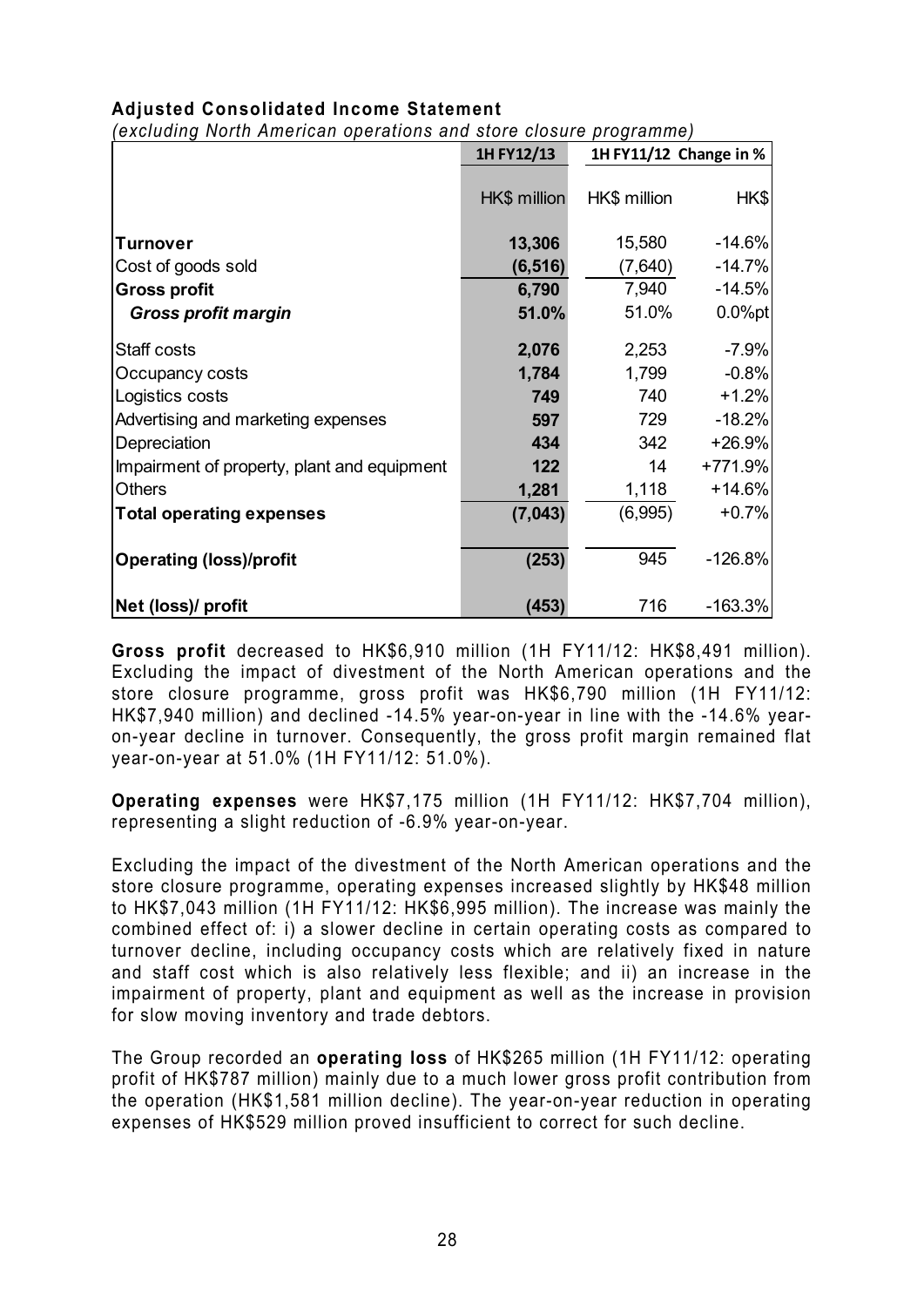Notwithstanding the **loss before taxation** of HK\$267 million (1H FY11/12: profit before taxation of HK\$782 million), **taxation** amounted to HK\$198 million (1H FY11/12: HK\$227 million), due to the fact that although some entities were profitable, their profits could not be offset by the losses from loss making entities and hence, their profits were subject to income tax.

**Net loss** was HK\$465 million (1H FY11/12: net profit of HK\$555 million).

#### **Liquidity and Financial Resources**

As at 31 December 2012, **cash, bank balances and deposits** amounted to HK\$6,783 million (30 June 2012: HK\$3,171 million). The increase in cash, bank balances and deposits was mainly due to HK\$5,037 million in net proceeds from the rights issue during the first half of the financial year, and was partially offset by the HK\$1,142 million in net cash used in operating activities and the HK\$475 million in cash used in capital expenditure.

Net cash used in operating activities increased by HK\$235 million to HK\$1,142 million (1H FY11/12: HK\$907 million) mainly due to:

- Lower profitability as a result of the decline in turnover and profit; and
- Increase in working capital

The Group's net cash increased by HK\$3,485 million to HK\$4,974 million (30 June 2012: HK\$1,489 million). Excluding the net proceeds from the rights issue, the Group would have had a net debt position of HK\$63 million as at 31 December 2012.

|                                                                      | For the 6 months ended 31 December |       |  |
|----------------------------------------------------------------------|------------------------------------|-------|--|
| HK\$ million                                                         | 2012                               | 2011  |  |
| Cash, bank balances and deposits as at 1 July                        | 3,171                              | 4,794 |  |
| Net cash used in operating activities                                | (1, 142)                           | (907) |  |
| Net cash generated from/(used in) investing and financing activities | 4,700                              | (326) |  |
| Effect of change in exchange rates                                   | 54                                 | (153) |  |
| Cash, bank balances and deposits as at 31 December<br>Less:          | 6,783                              | 3,408 |  |
| Bank loans                                                           | 1,809                              | 2,353 |  |
| Net cash balance                                                     | 4.974                              | 1,055 |  |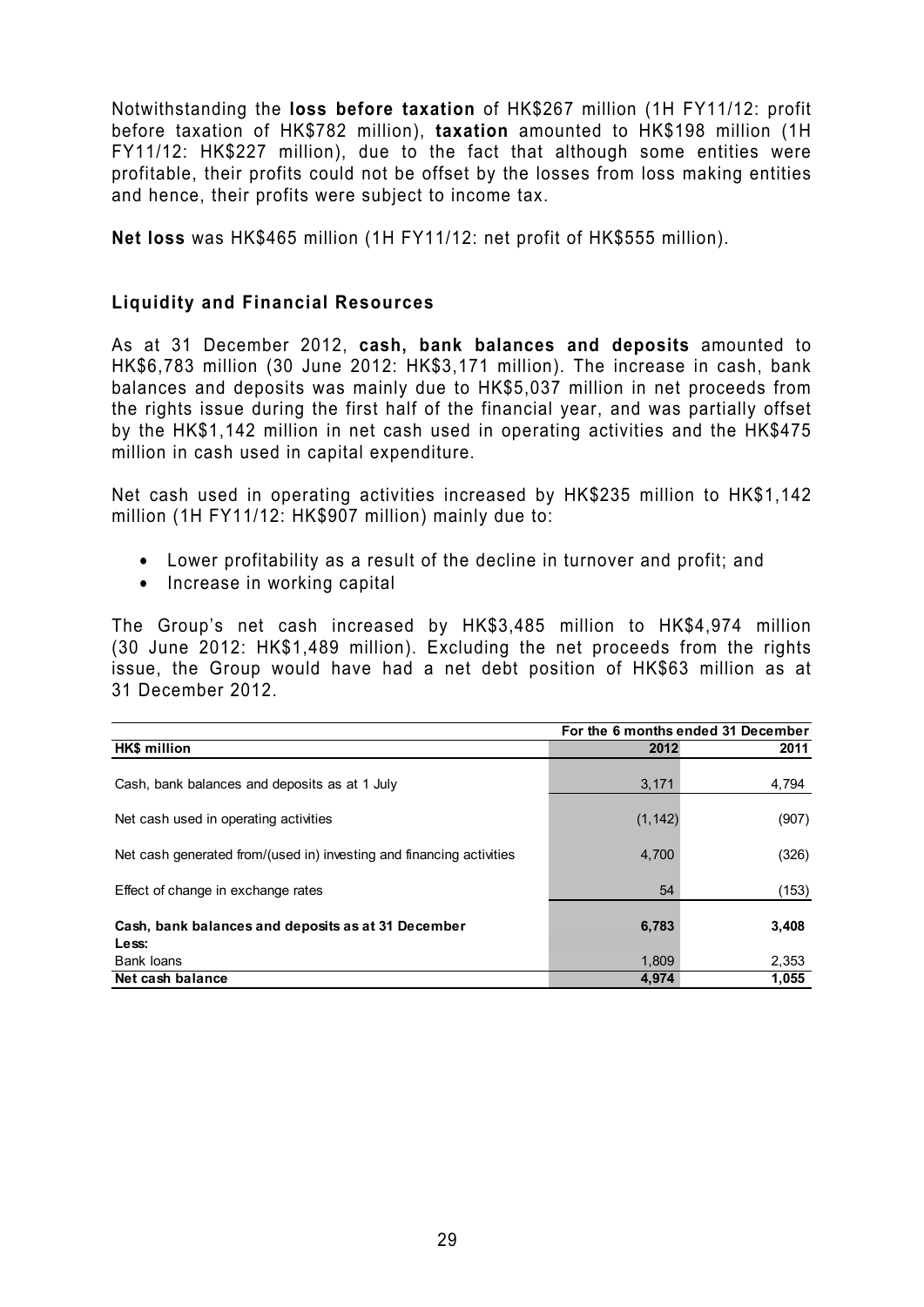**Inventories** are slightly lower than on the same date of last year but increased by 10.4% during the six months ended 31 December 2012 to HK\$3,965 million (30 June 2012: HK\$3,593 million). This was mainly due to: i) slower product sellthrough; ii) return of aged inventory from wholesale customers as part of the wholesale support measures; and iii) 6.2% appreciation of the EUR/HKD closing rate (31 December 2012: 10.254; 30 June 2012: 9.6551). Consequently, inventory turnover days lengthened to 102 days (30 June 2012: 100 days).



The Group's **net trade debtors** is also slightly lower than one year ago but increased by 9.1% during the six months ended 31 December 2012 to HK\$2,706 million (30 June 2012: HK\$2,481 million). This was mainly due to the 6.2% appreciation of EUR/HKD closing rate. The amount of net trade debtors aged over 90 days increased by 3.4% to HK\$334 million (30 June 2012: HK\$323 million). The cover ratio before provision (the amount of insured and secured gross trade debtors including VAT over total gross trade debtors including VAT) was reduced to 40.5% (30 June 2012: 44.1%).



The Group's **capital expenditure** was HK\$475 million (1H FY11/12: HK\$499 million). The decrease was mainly due to the reduction in capital expenditure on IT projects as the EPS project is in the final stage of implementation. Capital expenditure on retail stores increased to HK\$348 million (1H FY11/12: HK\$292 million) comprising a HK\$202 million investment in retail store refurbishment and a HK\$146 million investment in new store openings.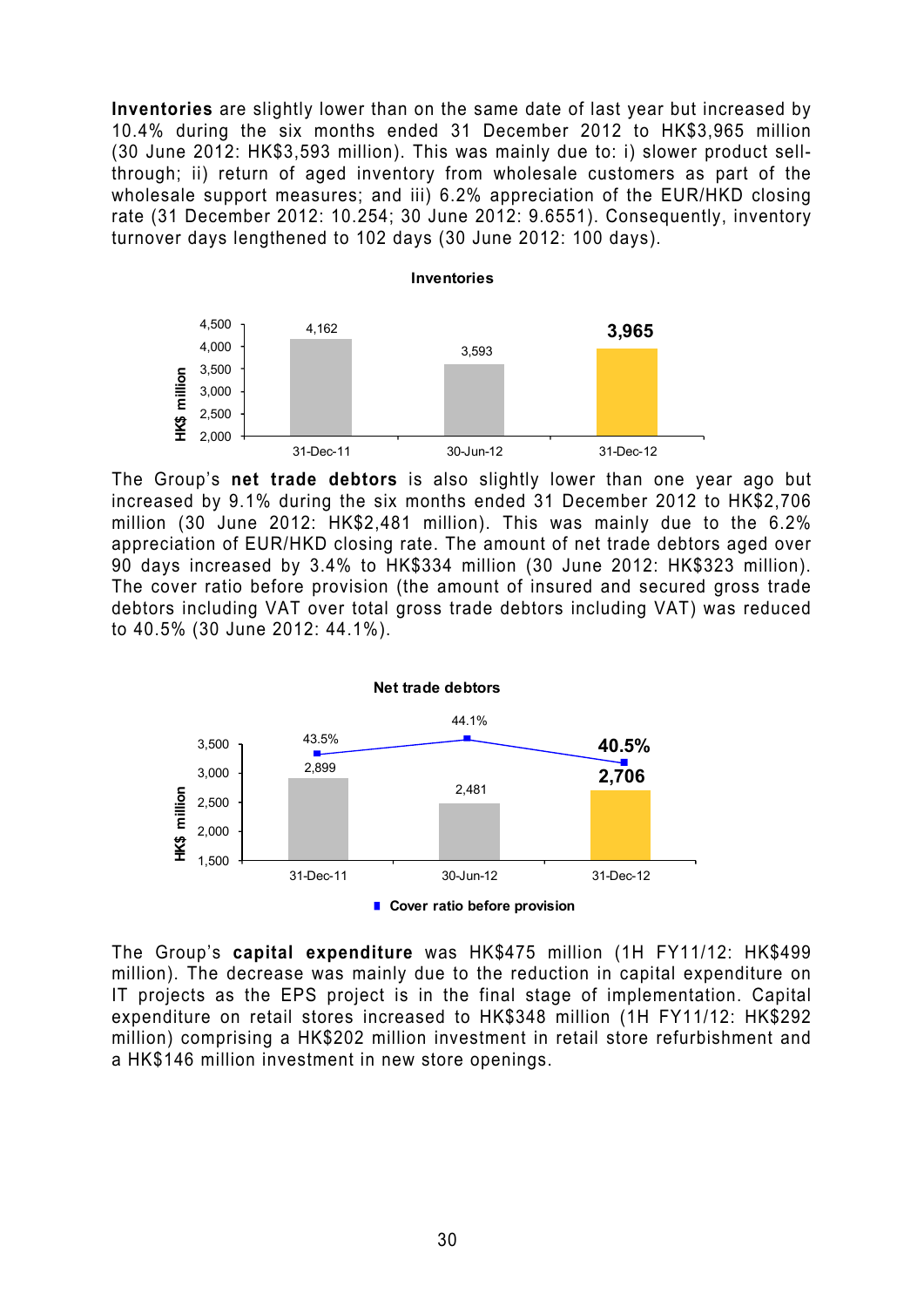|                                           |      | For the 6 months ended 31 December |
|-------------------------------------------|------|------------------------------------|
| <b>HK\$</b> million                       | 2012 | 2011                               |
| Retail stores                             | 348  | 292                                |
| <b>IT</b> projects                        | 73   | 165                                |
| Office & others                           | 54   | 42                                 |
| Purchase of property, plant and equipment | 475  | 499                                |

**Total interest bearing external borrowings** for the Group increased to HK\$1,809 million (30 June 2012: HK\$1,682 million) as at 31 December 2012. Approximately 86% of the Group's bank borrowings are subject to floating interest rates and denominated in Hong Kong dollar, with the remaining balance subjected to fixed interest rate and denominated in Renminbi. The bank loans are unsecured. None of the Group's assets were pledged as security for overdraft or any short-term revolving facility.

| <b>HK\$</b> million    | 31-Dec-12 | 30-Jun-12 | Interest rate | <b>Repayment term</b>                                   |
|------------------------|-----------|-----------|---------------|---------------------------------------------------------|
| Hong Kong dollar loans | 1.560     | l.560     | Floating      | 3 equal installments due annually                       |
| Renminbi Ioans         | 249       | 122       | Fixed         | 4 equal installments repayable<br>before end of FY12/13 |
| Total                  | 1.809     | . 682     |               |                                                         |

| <b>HK\$</b> million                                      |       | 31-Dec-12 30-Jun-12 |
|----------------------------------------------------------|-------|---------------------|
| Unsecured short-term bank loans                          | 249   | 122                 |
| Unsecured long-term bank loans repayable within one year | 520   | 520                 |
|                                                          | 769   | 642                 |
| Unsecured long-term bank loans                           |       |                     |
| - Repayable between one and two years                    | 520   | 520                 |
| - Repayable between two and five years                   | 520   | 520                 |
|                                                          | 1.040 | 1,040               |
| Total interest bearing external borrowing                | 1,809 | 1,682               |

## **SEASONALITY OF BUSINESS**

The Group's business is affected by seasonal trends. These trends are primarily attributable to seasonal shipments to wholesale customers and key holiday sales periods, as well as the pricing of seasonal products. Due to the fact that sales and operating income may fluctuate in any reporting period, half year financials may not be indicative of the future trend of the business and should not be extrapolated to provide a reliable forecast.

## **FOREIGN EXCHANGE RISK MANAGEMENT**

The Group uses foreign currency contracts for risk management purposes only, for hedging transactions and for managing the Group's asset and liabilities.

The Group faces foreign exchange risk arising from various currency exposures, primarily with respect to the Euro. As the majority of suppliers in Asia quote and settle in US dollars, the Group enters into foreign currency forward contracts with reputable financial institutions to hedge such foreign exchange risks.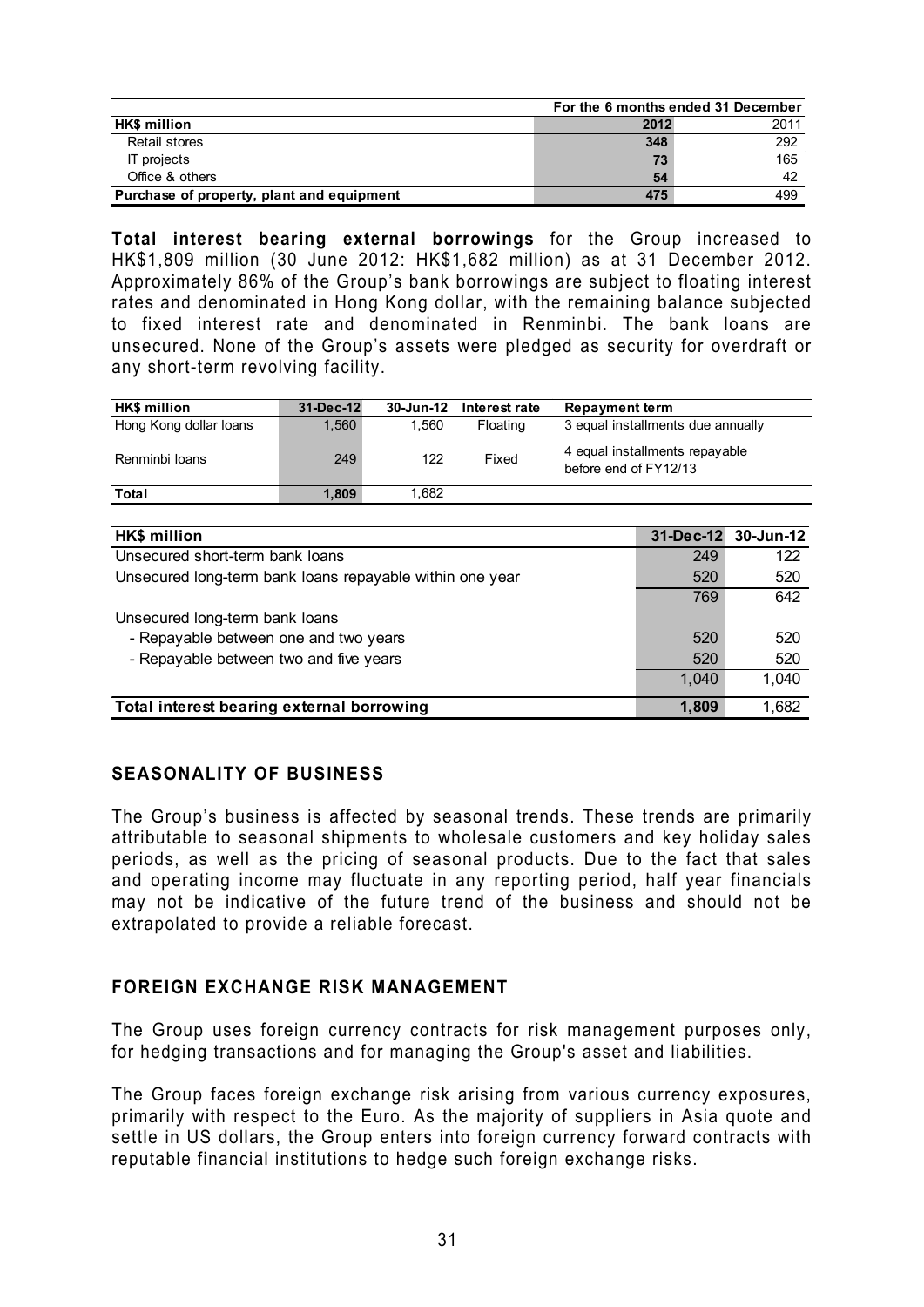## **OUTLOOK**

We have continued to see a gradual softening of the declining trend of wholesale orders, which we believe is attributable to our efforts under the Transformation Plan. However, we do not anticipate significant improvement in the operating environment in the second half of the financial year.

The first collections under the new brand direction and the new product leadership will hit the shop floor in Spring/Summer 2013, but we should not anticipate that they will have significant impact on the Group's full year results as it takes time for consumers to react to these new products.

In light of that, our top priorities for the next half year and beyond will be as follows:

**In the short-term**, the Group will focus on stabilising business performance by aggressively reducing costs, tactically activating top line and decisively reducing inventory levels.

In terms of cost reduction, we will be addressing every single line of the Group's cost structure and implementing both structural and operational changes to achieve a healthier cost base. This will help generate significant operating leverage when sales recover.

At the same time, we will introduce short-term measures to re-activate sales and reduce the inventory levels. Promotions will play a key part in driving top line, and so will our continued marketing efforts, which will concentrate on traffic building and conversion rate improvement.

We will also implement specific measures to stimulate inventory sales, avoid further increases in the inventory level and free up space for new product arrivals from the Spring/Summer seasons onwards.

**In parallel**, we will continue to implement our **medium-term** initiatives to turn around our business and ensure sustainable growth. The key initiatives that we are focusing on include:

- building a high performance product engine by introducing end-to-end improvements in areas including the structure of the product divisions, the integration of the supply chain, the improvement of processes and lead times, and the revision of strategies for pricing and gross profit margin
- enhancing our channels with a focus on rolling out our new store concept, improving current merchandising and inventory management systems and further integrating our channels
- developing future growth platforms, which include expansion in China and further development of the edc brand

In terms of sourcing and supply chain, our efforts in the consolidation of supplier portfolio, expanding our sourcing footprint to new markets and centralisation of the buying function, it is expected that total savings for FY12/13 is HK\$600 million.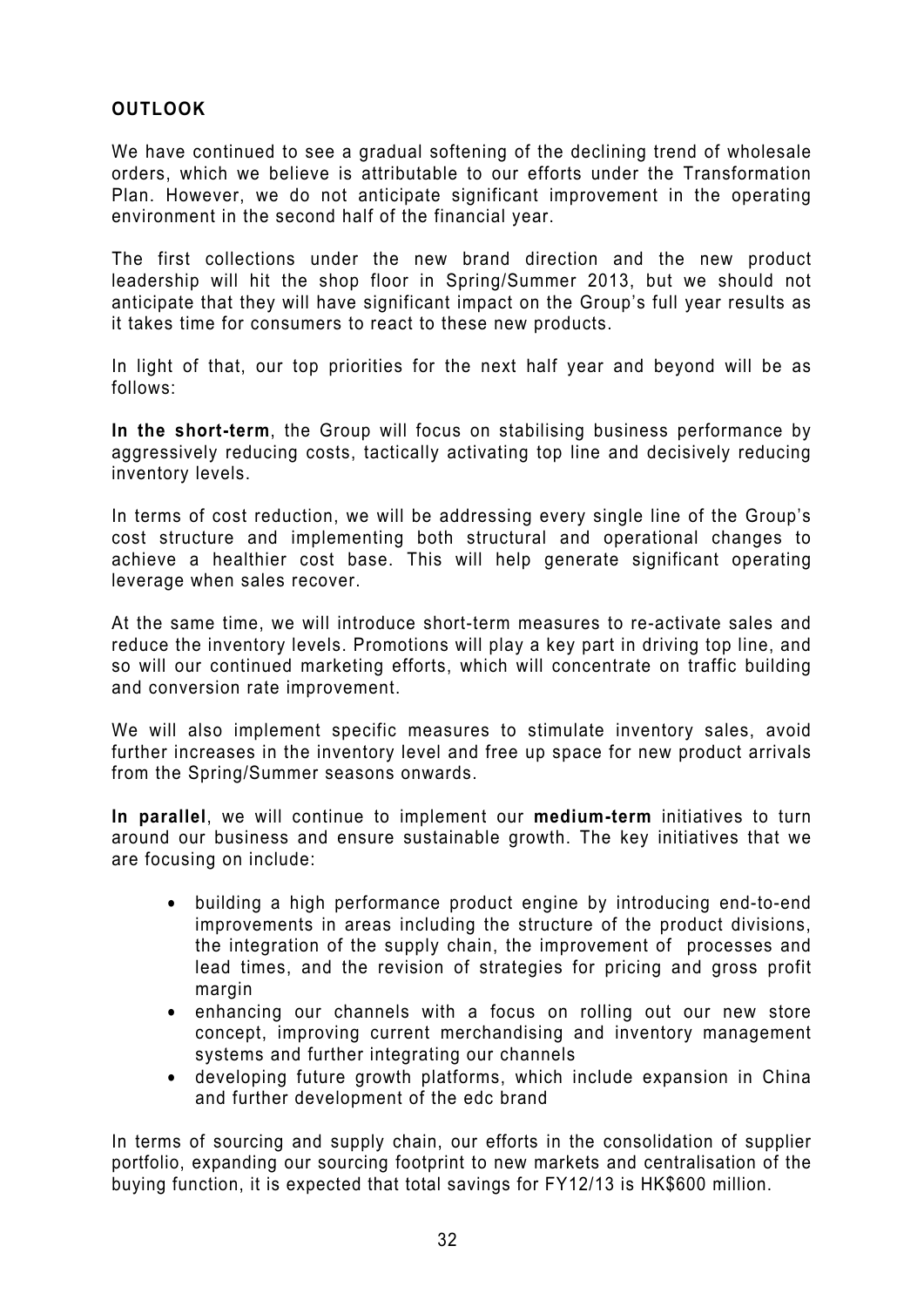Although expansion is not our short-term priority, the Group has selectively sought out quality expansion. For 2H FY12/13, we plan to further increase our net retail selling space by over 7,000 m<sup>2</sup> to reach over 350,000 m<sup>2</sup> as at 30 June 2013 (excluding North America and the store closure programme). This net addition of retail space will be achieved through investing HK\$116 million in opening new store and HK\$246 million in upgrading our retail network by refurbishing existing stores. Together with HK\$178 million in capital expenditure in IT and HK\$180 million capital expenditure in other areas, total planned capital expenditure for 2H FY12/13 is expected to be HK\$720 million.

We expect the short-term measures mentioned above will ease some of the pressure from the top line and inventory levels, whereas there might be a certain impact on the gross margin. Cost saving measures must contribute towards a more sustainable cost base in the future but not all of them will have an immediate impact and also some redundancy costs may arise. All in all, and still under quite an uncertain economic environment, the Group does not foresee considerable improvement in the top line and profitability in the second half of the financial year.

#### **INTERIM DIVIDEND**

The Board of Directors maintains the dividend payout ratio of 60% of basic earnings per share. As the Group recorded a loss for the six months ended 31 December 2012, the Board of Directors does not recommend the payment of an interim dividend for the six months ended 31 December 2012 (FY2011/2012: HK\$0.26 per share).

#### **AUDIT COMMITTEE**

The Audit Committee currently comprises four Non-executive Directors, three of whom are independent. The Audit Committee has reviewed the accounting principles and practices adopted by the Group and has also discussed auditing, internal controls and financial reporting matters including the review of the unaudited interim results of the Group for the six months ended 31 December 2012 with the management.

#### **HUMAN RESOURCES**

As at 31 December 2012, the Group employed over 12,000 full-time equivalent staff (31 December 2011: over 14,000) around the globe. Competitive remuneration packages that take into account business performance, market practices and competitive market conditions are offered to employees in compensation for their contribution. In addition, share options and discretionary bonuses are also granted based on the Group's and individual's performances. All employees around the world are connected through the Group's quarterly newsletters and global intranet.

#### **PURCHASE, SALE OR REDEMPTION OF THE COMPANY'S SHARES**

Neither the Company nor any of its subsidiaries have purchased, sold or redeemed any of the Company's shares during the period under review.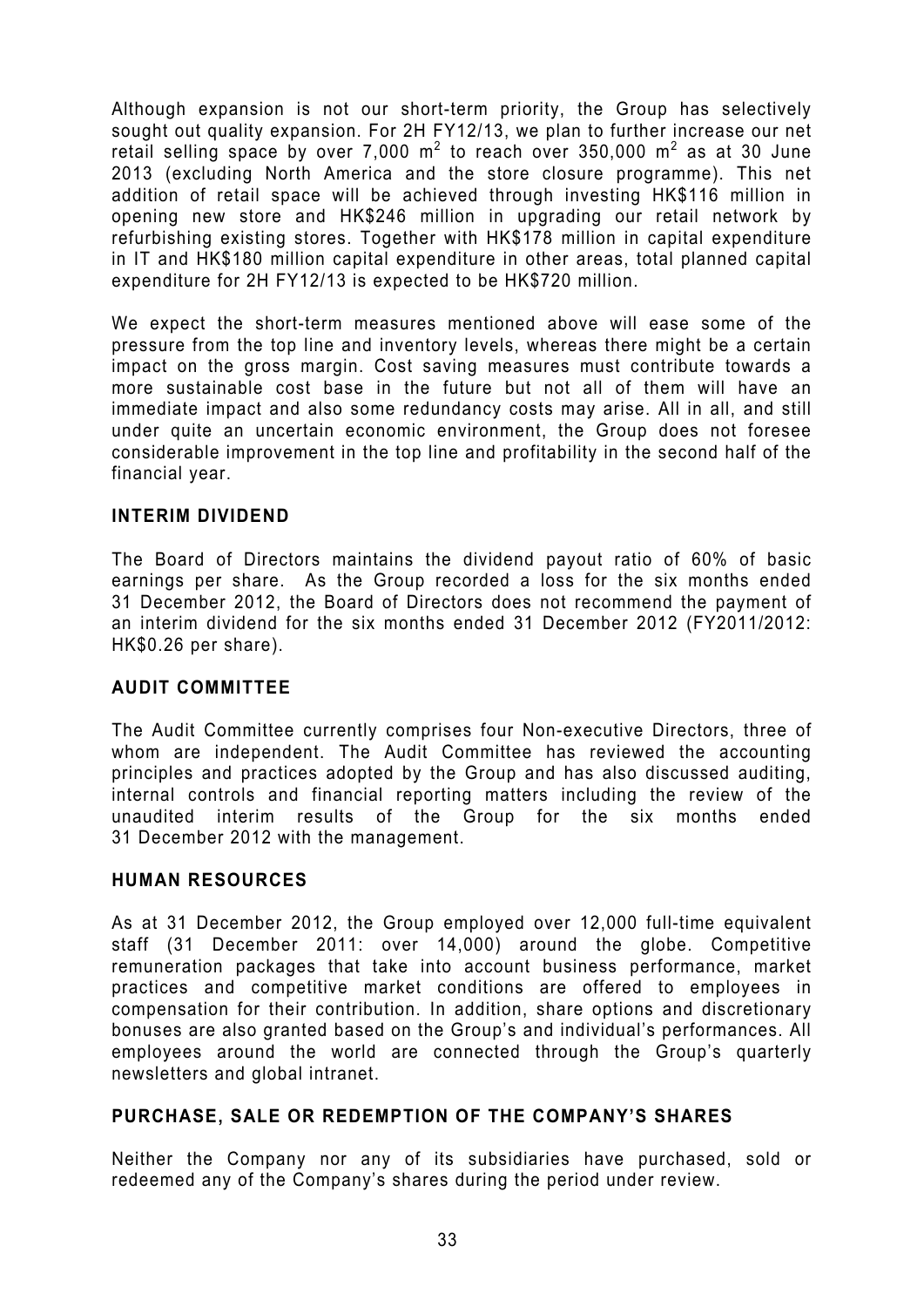## **CORPORATE GOVERNANCE**

The Company has applied the principles and complied with the Corporate Governance Code and Corporate Governance Report (the "Code") as set out in Appendix 14 of the Listing Rules for the six months ended 31 December 2012, except that Non-executive Directors of the Company do not have specific term of appointment (code provision A.4.1 of the Code). Nevertheless, under Bye-law 87 of the Company's Bye-laws, all Directors, including Non-executive Directors, of the Company are subject to retirement by rotation and re-election in the annual general meeting of the Company and each Director is effectively appointed under an average term of three years.

The majority of the Nomination Committee of the Board was not Independent Non-executive Directors for the period from 1 July 2012 to 25 September 2012 (code provision A.5.1 of the Code). During the said period, the Nomination Committee comprised two Independent Non-executive Directors, one Nonexecutive Director and one Executive Director and the Chairman of the Committee who was an Independent Non-executive Director had a casting vote in case of an equality of votes. For the period from 26 September 2012 to 5 December 2012, the Nomination Committee comprised a majority of Independent Non-executive Directors. Effective from 6 December 2012, the Nomination Committee comprises of Independent Non-executive Directors only.

## **MODEL CODE FOR SECURITIES TRANSACTIONS BY DIRECTORS**

The Company has adopted a code of conduct regarding Directors' securities transactions on terms no less exacting than the required standard set out in the Model Code for Securities Transactions by Directors of Listed Issuers (the "Model Code") as contained in Appendix 10 of the Listing Rules.

The Company has made specific enquiry with all Directors and all of them confirmed that they have complied with the required standard set out in the Model Code for the six months ended 31 December 2012.

## **BOARD OF DIRECTORS**

As at the date of this announcement, the Directors of the Company are:

| <b>Executive Directors:</b> | Mr Jose Manuel MARTINEZ GUTIERREZ<br>(Group CEO)<br>Mr Thomas TANG Wing Yung (Group CFO)                                                                                                                |
|-----------------------------|---------------------------------------------------------------------------------------------------------------------------------------------------------------------------------------------------------|
| Non-executive Director:     | Mr Jürgen Alfred Rudolf FRIEDRICH                                                                                                                                                                       |
|                             | Independent Non-executive Directors: Mr Raymond OR Ching Fai (Chairman)<br>Mr Paul CHENG Ming Fun (Deputy Chairman)<br>Mrs Eva CHENG LI Kam Fun<br>Mr Alexander Reid HAMILTON<br>Mr Norbert Adolf PLATT |